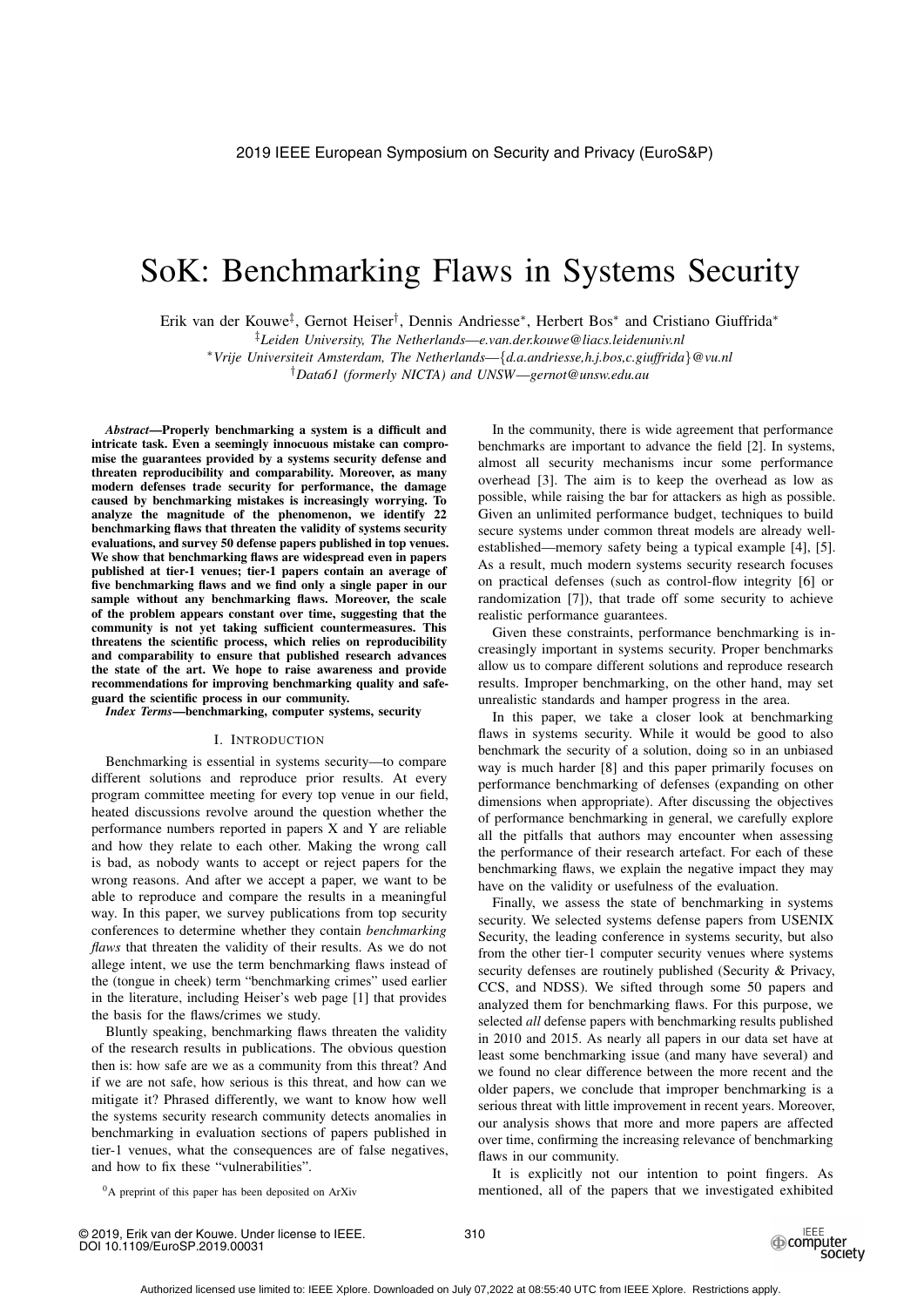some flaws and we freely admit that some of our own past papers are no exception. The point that we want to make is that the problem is not with individual papers, but with the field. While we acknowledge that following all the guidelines is difficult and sometimes impossible under time pressure, we found that for many common and serious flaws the extra effort is very low and our goal is to formulate specific guidelines moving forward for the systems security community. Moreover, by having concrete guidelines for benchmarking, it is possible to build automatic tools that set up and run benchmarks in such a way as to avoid benchmarking flaws. We believe this is a promising area for future work.

As for the cause of the flaws we encountered, we can only speculate. Informal discussions at PC meetings frequently blame the pressure to publish in good venues that lead authors to cut corners. The reasoning is as follows. All defense solutions in systems security represent a tradeoff between security and performance. As a result, researchers frantically try to minimize the performance overhead, while not compromising the security—sometimes doing whatever it takes to stay under (fairly arbitrary) thresholds. For example: "The instrumentation overhead should be under 5%" [9]. We do not deny such pressure exists, but we have found no evidence of deliberate cheating. We believe that most, if not all, benchmarking flaws we found are unintentional and just denote insufficient attention devoted to performance benchmarking in our community. As mentioned earlier, many prevalent benchmarking flaws we found can, in fact, be prevented altogether with little effort and simple benchmarking practices. Our goal is to raise awareness of this increasingly important issue and foster high-quality benchmarking to improve reproducibility and comparability of research in our community.

## *Contributions*

- We raise awareness of a number of common pitfalls that affect the validity of benchmarking results in systems security. We report on 22 common benchmarking flaws.
- Our survey of defense papers in top security venues demonstrates the impact of benchmarking flaws in the systems security community.
- We propose best practices to reduce (the impact of) improper benchmarking.

## II. BENCHMARKING FLAWS

Almost every paper in computer systems requires an evaluation that determines whether and how well the presented system achieves its goals. One important purpose of the evaluation is to compare against other work: it should show that the system improves the state of the art in some way and allow possible later papers to show that they improve this system. To allow for comparison, an evaluation must meet a number of requirements. First of all, it should be complete in the sense that it verifies all claimed contributions of the system and shows the extent of any negative impact the system may have. All the presented results must be relevant in the sense that they actually tell the reader something meaningful about the system. Another

important characteristic is soundness, the requirement that all numbers measure what is intended with reasonable accuracy and repeatability. Finally, a general principle of science, requires papers to be reproducible. That is, the information provided in the paper should be sufficient to allow others to build the system and perform its evaluation in the same way as the original. A good paper should meet all these requirements, but unfortunately experience shows that this is often hard to come by in practice. Indeed, we found that most papers contain a number of *benchmarking flaws* that violate these properties.

In this section, we describe the benchmarking flaws we identified and explain their importance. Our list is based in large part on a web page by Heiser [1] (who uses the term *benchmarking crimes*), aimed at operating systems researchers. We adapt the list to the context of security research, and also perform a systematic and large-scale survey of systems defense papers at top conferences (see Section IV) to determine whether these benchmarking flaws are common in published systems security papers. We find that these flaws apply not only to the operating systems community, but extend to other subfields of computer systems, in particular systems security. This is particularly important because, as we shall see, Heiser's original web page [1] published in 2010 had insufficient impact in the systems security community. Benchmarking flaws are still widespread and their relevance has, in fact, grown over time.

We placed the 22 benchmarking flaws we identified in groups and assigned codes (a letter for the group plus a number for the specific flaw) to simplify later references to them. We summarize the identified benchmarking flaws and their impact in Table I. While many flaws impact multiple requirements, we merely show the *most* affected ones. We describe the groups and the individual benchmarking flaws in the following subsections and later elaborate on their impact in Section IV.

## *A. Selective benchmarking*

There is no single number that can fully express how well a system performs. Performance overhead is multidimensional as different operations are affected in different ways. For example, a system that performs CFI [6] instruments indirect branches but leaves other operations alone. Therefore, it is likely to incur substantial overhead for programs and workloads that perform many function calls, especially if they are indirect (e.g., common C++ programs), but it will incur minimal overhead if the program spends most of its time in a loop that calls no functions. This has several implications for benchmarking, and when a paper does not consider these implications it might result in a performance evaluation becoming anywhere from slightly inaccurate to completely meaningless.

The first implication is that we should always include benchmarks that evaluate all operations whose performance one might reasonably expect to be impacted. If a system improves one kind of workload compared to the state of the art but slows down another, it is important to show this to uncover tradeoffs and allow readers to decide whether this solution is actually faster overall. If a paper does not include such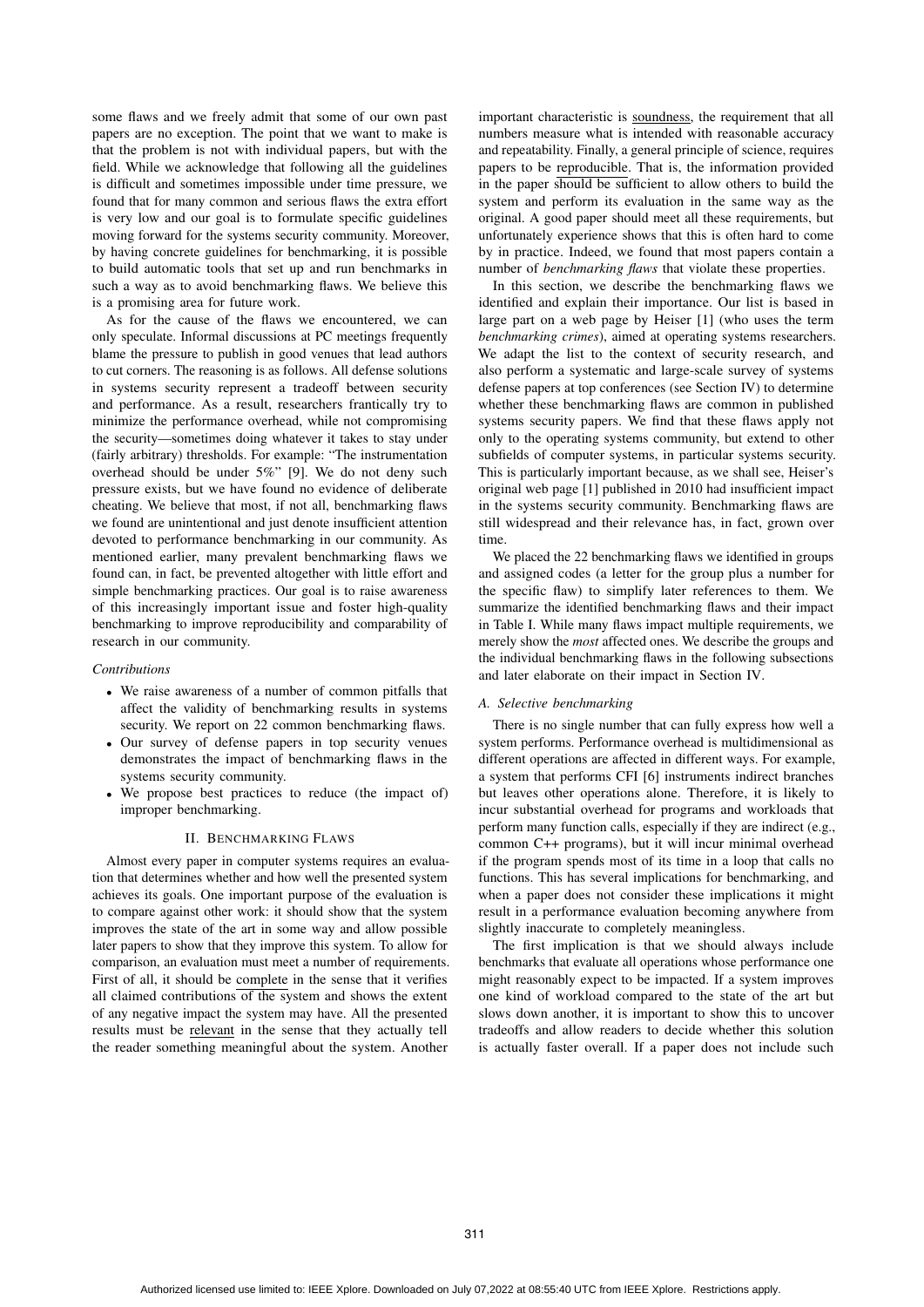TABLE I

BENCHMARKING FLAWS AND THEIR IMPACT;  $\bullet$ =HIGH-IMPACT FLAW,  $\circ$ =OTHER FLAW (INDICATING ONLY THE *most* affected requirements).

|                       |                                                            | Completeness | Relevancy | Soundness | Reproducibility |
|-----------------------|------------------------------------------------------------|--------------|-----------|-----------|-----------------|
| A1                    | Not evaluating potential performance degradation           |              |           |           |                 |
| A <sub>2</sub>        | Benchmark subsetting without proper justification          |              |           |           |                 |
| A <sub>3</sub>        | Selective data sets that hide deficiencies                 |              |           |           |                 |
| B1                    | Microbenchmarks representing overall performance           |              |           |           |                 |
| <b>B2</b>             | Throughput degraded by $x\% \Rightarrow$ overhead is $x\%$ |              |           |           |                 |
| <b>B</b> <sub>3</sub> | Bad math                                                   |              |           |           |                 |
| <b>B</b> 4            | No indication of significance of data                      |              |           |           |                 |
| B <sub>5</sub>        | Incorrect averaging across benchmark scores                |              |           |           |                 |
| C1                    | Benchmarking of simplified simulated system                |              |           |           |                 |
| C <sub>2</sub>        | Inappropriate and misleading benchmarks                    |              |           |           |                 |
| C <sub>3</sub>        | Same dataset for calibration and validation                |              |           |           |                 |
| D <sub>1</sub>        | No proper baseline                                         |              |           |           |                 |
| D <sub>2</sub>        | Only evaluate against yourself                             |              |           |           |                 |
| D <sub>3</sub>        | Unfair benchmarking of competitors                         |              |           |           |                 |
| E1                    | Not all contributions evaluated                            |              |           |           |                 |
| E2                    | Only measure run-time overhead                             |              |           |           |                 |
| E3                    | False positives/negatives not tested                       |              |           |           |                 |
| E4                    | Elements of solution not tested incrementally              |              |           |           |                 |
| F1                    | Missing platform specification                             |              |           |           |                 |
| F2                    | Missing software versions                                  |              |           |           |                 |
| F <sub>3</sub>        | Subbenchmarks not listed                                   |              |           |           |                 |
| F <sub>4</sub>        | Relative numbers only                                      |              |           |           |                 |

benchmarks, it results in benchmarking flaw *A1: not evaluating potential performance degradation*. A typical example would be a system that instruments some system calls in the kernel (potentially slowing them down) but runs only workloads that primarily perform user-mode computations. In this case, the benchmarking results would be meaningless and would not allow the reader to determine whether the system is practical or how it compares to related work. This flaw results in a lack of completeness.

Another implication is that, whenever a paper summarizes performance as a single number, it must take care to ensure this number is representative of real-world workloads. A number of benchmarking suites, such as SPEC CPU2006 [10], have been created for this purpose. Different subbenchmarks stress different types of operations and therefore result in different overhead numbers. Any paper which arbitrarily selects a subset of benchmarks and presents it as a single overall performance overhead number as if it is still representative contains benchmarking flaw *A2: benchmark subsetting without proper justification*. If the missing subbenchmarks happen to be those that incur most overhead, the overall performance number will be meaningless because important components are missing (lack of completeness) and misleads the reader into thinking the system performs better than it actually does (lack of relevance). A typical example would be a system that instruments memory management operations (potentially slowing them down) and omits the memory-intensive *perlbench* from SPEC CPU2006 [10]. This problem is not limited to performance benchmarks; a subset arbitrarily selected from a large set of tests is unlikely to be representative of the full set regardless of whether they benchmark performance or, for example, vulnerabilities that the system attempts to mitigate.

Finally, benchmark configurations are often flexible and allow performance to be measured in different settings. A typical example would be the number of concurrent connections for a server program. Since this configuration parameter is likely to affect overhead, it is important to measure a range of concurrency settings. Papers that fail to test performance over an appropriate range of settings contain benchmarking flaw *A3: selective data sets that hide deficiencies*. For example, if throughput seems to scale linearly with the number of concurrent connections, it suggests that the range of this variable is too restricted because the system cannot keep this up forever. Like the other two flaws in this group, it potentially results in numbers that do not accurately reflect the performance impact of the system (lack of completeness).

#### *B. Improper handling of benchmark results*

Our second group is about correctly interpreting benchmarking results. Even when running the right benchmarks, the presentation of their results can be misleading if they are processed in incorrect ways. This group contains five flaws related to incorrect handling of benchmark results.

Microbenchmarks measure the performance of specific operations. Such benchmarks can help determine whether a system succeeds in speeding up these particular operations, as well as for drilling down on performance issues. However, they are not an indication of how fast the system would run in practice. For this purpose, more realistic system benchmarks are needed. Misrepresenting the results of microbenchmarks is classified as *B1: microbenchmarks representing overall performance* and threatens relevance because the presented results are misleading.

Benchmarks usually run either a fixed workload to measure its runtime or repeat operations for a fixed amount of time to measure throughput. One common mistake is for papers to consider the increase in runtime or decrease in throughput to be the overhead. However, for many workloads the CPU is idle some of the time, for example waiting for I/O. If the CPU is working while it would otherwise have been waiting, this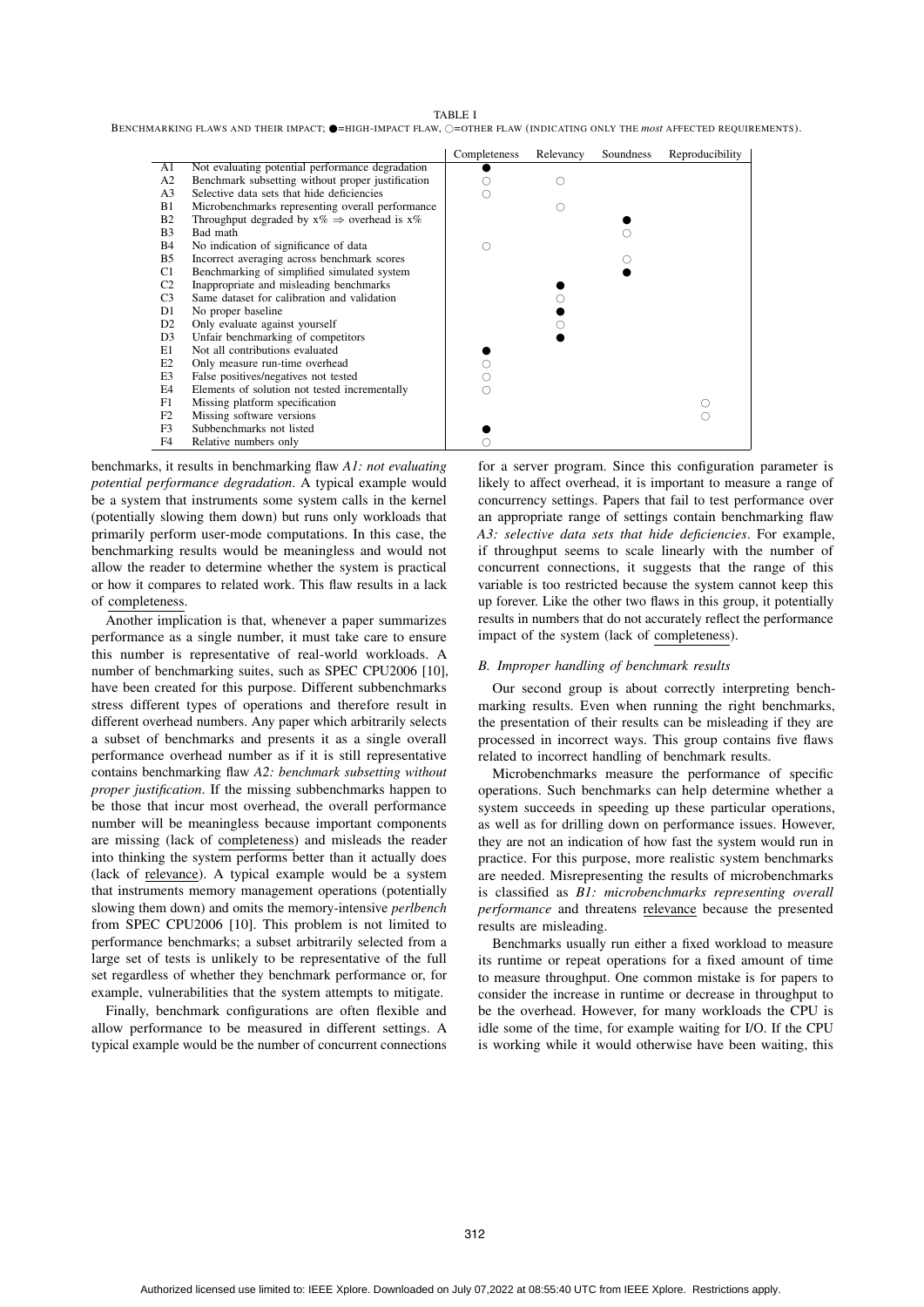masks some of the overhead because it reduces the CPU time potentially available for other jobs. A typical example would be a lightly loaded server program (e.g., at 10% CPU) that reports no throughput degradation when heavily instrumented, given that the spare CPU cycles can be spent on running instrumentation code (at the expense of extra CPU load). Ignoring this results in *B2: throughput degraded by x%* ⇒ *overhead is x%*. One way to avoid this flaw is to ensure the CPU is fully loaded by running a sufficient number of concurrent jobs. Alternatively, the change in CPU load must be taken into account, e.g. by quoting the cost of processing a certain amount of data. When a paper contains this flaw, it threatens the soundness of the results and almost certainly results in the presented overhead being lower than the actual overhead.

*B3: bad math* refers to incorrect computations with overhead numbers. Examples include the use of percentage points to present a difference in overhead, such as the case where the difference between 10% overhead and 20% overhead is presented as 10% more overhead, while it is actually 100% more (i.e.,  $2\times$ ). Another example is incorrectly computing slowdown, for example presenting a runtime that changes from 5s to 20s as a 75% slowdown  $(1 - \frac{5}{20})$  rather than a 300% slowdown  $(\frac{20}{5} - 1)$ . In all such cases, this flaw results in presenting numbers that are incorrect and therefore unsound.

When measuring runtimes or throughput numbers, there is always random variation due to measurement error. Large measurement errors suggest a problem with the experimental setup. Therefore, we consider the lack of some indication of variance, such as a standard deviation or significance test to be benchmarking flaw *B4: No indication of significance of data*. We classify this as a lack of completeness because without knowing the amount of variation one cannot tell what the measured results really mean.

Papers that use benchmarking suites generally present a single overall overhead figure representing average overhead. Some authors use the arithmetic mean to summarize such numbers. However, this is inappropriate because the arithmetic mean over a number of ratios depends on which setup is chosen as a baseline [11] and is therefore not a reliable metric. Only the geometric mean is appropriate for averaging overhead ratios. Papers that use the arithmetic mean (or other averaging strategies such as using the median) contain benchmarking flaw *B5: incorrect averaging across benchmark scores*. This benchmarking flaw threatens soundness because it results in reporting incorrect overall overhead numbers.

# *C. Using the wrong benchmarks*

The next group of benchmarking flaws is about using the wrong benchmarks. It consists of three benchmarking flaws. *C1: benchmarking of simplified simulated system* refers to cases where the benchmarks are not run on a real system but rather an emulated version, for example through virtualization. While it is sometimes necessary to emulate a system if it is not available otherwise, it is best avoided because the characteristics of the emulated system are generally not identical to those of the real system. This results in unsound measurements

that do not reflect the intended system. The second is *C2: inappropriate and misleading benchmarks*, which refers to the use of benchmarks that are not suitable to measure the expected overheads. For example, it would be inappropriate to use a workload that mostly performs user-space computations if overhead is expected only on system calls in the kernel. Presenting the results from inappropriate benchmarks misleads the reader and therefore violates the property of relevance. Finally, papers contain *C3: same dataset for calibration and validation* when they benchmark their system using the same data set that they used to train it or, more generally, if there is any overlap between the training and test sets. A typical example would be profile-guided approaches which optimize for a specific workload and then use (parts of) that same workload to demonstrate the performance of the technique. The results from this approach lack relevance because they mislead the reader into believing the system performs better than it actually would in realistic scenarios.

## *D. Improper comparison of benchmarking results*

Raw measurements like runtime or throughput numbers are rarely meaningful in isolation. Instead, they get meaning by comparing them to a baseline to determine how much overhead the system incurs and/or to competing systems to determine whether the system can improve their performance. We separated this issue into three different benchmarking flaws. *D1: no proper baseline* refers to computing overhead compared to an unsuitable baseline. In systems defenses, the proper baseline is usually the original system using default settings with no defenses enabled. If the baseline is modified, for example by adding part of the requirements for the system being evaluated (such as specific compiler flags or virtualization), this misleads the reader by hiding some of the overhead in the baseline and therefore violates the relevance requirement. *D2: only evaluate against yourself* refers to cases where papers compare their new system to their own earlier work rather than the state of the art. If better solutions are available, they should be included in the comparison so as to not mislead the reader. In this case, the comparison is not relevant. Finally, *D3: unfair benchmarking of competitors* refers to papers that do compare against competitors but do so in an unfair way. For example, they might use a configuration that is not optimal. Again, this misleads the reader into thinking the presented system is better than it is, violating relevance.

# *E. Benchmarking omissions*

This group covers necessary measurements for evaluations that are not yet covered by the other benchmarking flaws.

*E1: not all contributions evaluated* refers to cases where a paper claims to achieve a certain goal, but does not empirically determine whether this goal has been reached. It is critical that papers verify claims for the progress of science, since incorrect claims may prevent later work that does make the contributions from being published. This flaw violates completeness.

When evaluating their performance, many papers measure run-time overhead. However, there are often other types of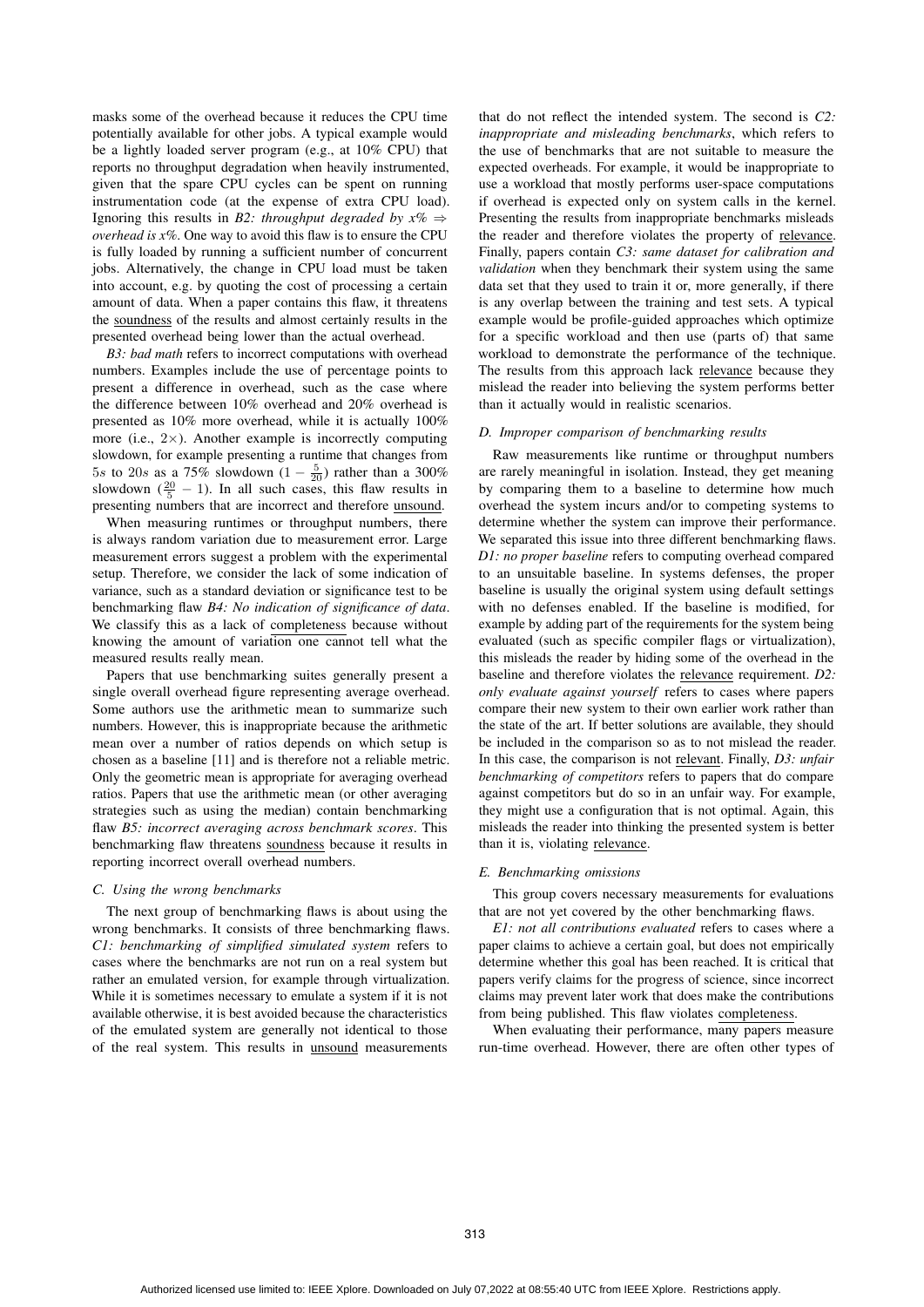overhead that are also relevant for performance. A typical example would be memory overhead. Memory is a limited resource, so applications with high memory usage can slow down other processes running on the same system. Since most defenses need to use memory for bookkeeping, it is important to measure memory consumption. A paper contains benchmarking flaw *E2: only measure run-time overhead* and its evaluation is incomplete whenever it does not measure important performance characteristics.

Many systems defenses monitor behavior to determine whether it is benign or could be malicious, which is usually impossible to do with certainty. Unless it is obvious that the system can never get it wrong (e.g., security enforcement based on conservative program analysis), the evaluation needs to quantify such failures; omission of this assessment results in benchmarking flaw *E3: false positives/negatives not tested*. Without knowing how accurate the system is, it is impossible to judge its value, making the paper incomplete.

Many systems consist of multiple components or steps that can to some extent be used independently. For example, an instrumentation-based system might use static analysis to eliminate irrelevant instrumentation points and improve performance. Such optimizations are optional as they do not affect functionality and can greatly increase complexity, so it is best to only include them if they result in substantial performance gains. Papers that do not measure the impact of such optional components individually contain benchmarking flaw *E4: elements of solution not tested incrementally* and its evaluation lacks completeness. Note that, while the baseline also involves comparing against different levels of instrumentation, this flaw differs from D1 (no proper baseline). In particular, in a paper that contains D1 but not E4, the reported numbers are incorrect but the reader would at least be able to reconstruct the correct numbers if they are aware of the problem with the baseline. In a paper that contains E4 but not D1, the reported numbers are correct but not all contributions (elements of the solution) are individually tested. This is especially important if the optional components are a major part of the paper's contributions. If the system is faster than the state of the art merely due to a faster implementation rather than the newly designed optimizations, its novelty is questionable.

#### *F. Missing information*

The final group contains benchmarking flaws where important information has been left out of a paper. A paper contains *F1: missing platform specification* if it lacks a description of the hardware setup used to perform the experiments. To be able to reproduce the results, it is always important to know what type of CPU was used and how much memory was available. The cache architecture may be important to understand some performance effects. Depending on the type of system being evaluated, other characteristics such as hard drives and networking setup may also be essential for reproducibility. The second flaw in this group, *F2: missing software versions*, is similar but refers to the software. It is almost always important

to specify the type and version of operating system used, while other information such as hypervisors or compiler versions is also commonly needed. Like the previous flaw, such omissions lead to a lack of reproducibility. Next *F3: subbenchmarks not listed* applies to papers that run a benchmarking suite but do not present the results of the individual subbenchmarks, just the overall number. This threatens completeness as the results on subbenchmarks often carry important information about the strong and the weak points of the system. Moreover, it is important to know whether the overhead is consistent across different applications or highly application-specific. Finally, papers contain *F4: relative numbers only* if they present only ratios of overheads (example: system X has half the overhead of system Y) without presenting the overhead itself (example: system X incurs 10% overhead). This is a bad flaw as the most important result is withheld and the reader cannot perform a sanity check of whether the results seem reasonable, threatening the evaluation's completeness. A weaker version of this practice—presenting overheads compared to a baseline without presenting absolute runtimes or throughput numbers is also undesirable. The absolute numbers are valuable for the reader to perform a sanity check (is the system configured in a reasonable way?) and because a slow baseline often means overhead will be less visible. The practice of omitting absolute numbers is not harmful enough to consider it a benchmarking flaw, but we do strongly encourage authors to include absolute numbers in addition to overheads.

Note that in some cases papers are underspecified to the extent that it becomes impossible to determine whether the paper contains a particular flaw or not. These are also cases of missing information. However, because this is already considered when discussing the particular type of flaw, the we do not consider it an F-type flaw to avoid double counting.

# III. METHODOLOGY

To determine the prevalence of the benchmarking flaws discussed in Section II and get a better idea of what these flaws look like in practice, we performed a survey of 50 papers published at top security venues. Table II presents an overview of all the papers selected for our analysis, sorted by year and title.

Given our focus on systems security, our methodology is based on the approaches used in prior large-scale surveys of papers in the area of computer systems [12]–[15]. In this section, we discuss how we performed the survey. First we consider how to determine whether a given paper contains a given flaw, next we discuss how we selected top venues to survey papers from, and finally we present the sample of papers that we selected and the rationale behind this selection.

#### *A. Classification methodology*

Based on the criteria discussed in Section II, two persons independently categorized each paper for each flaw as correct, flawed, underspecified, or not applicable. In most cases, both readers came to the same conclusions, suggesting that our methodology is reproducible. For papers where there were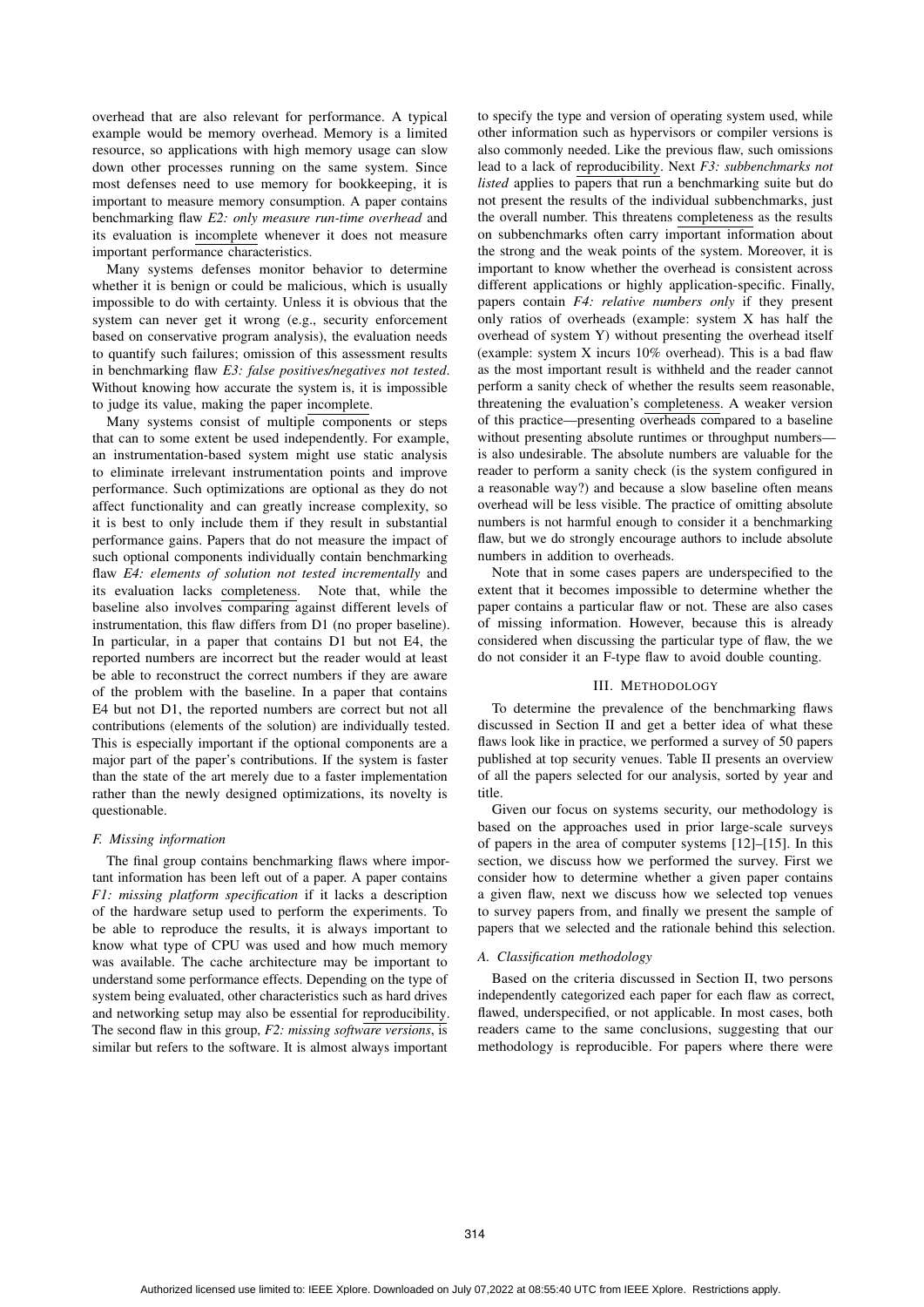| TABLE II                                                                |
|-------------------------------------------------------------------------|
| PAPERS SELECTED FOR INCLUSION IN OUR ANALYSIS, SORTED BY YEAR AND TITLE |
|                                                                         |

| venue             | year | authors             | title                                                             |
|-------------------|------|---------------------|-------------------------------------------------------------------|
| <b>USENIX Sec</b> | 2010 | Sehr et al.         | Adapting Software Fault Isolation to Contemporary CPU []          |
| <b>USENIX Sec</b> | 2010 | Ter Louw et al.     | AdJail: Practical Enforcement of Confidentiality and Integrity [] |
| <b>CCS</b>        | 2010 | Lu et al.           | BLADE: An Attack-Agnostic Approach for Preventing []              |
| <b>USENIX</b> Sec | 2010 | Watson et al.       | Capsicum: Practical Capabilities for UNIX                         |
| <b>USENIX Sec</b> | 2010 | Akritidis           | Cling: A Memory Allocator to Mitigate Dangling Pointers           |
| S&P               | 2010 | Meyerovich et al.   | ConScript: Specifying and Enforcing Fine-Grained Security []      |
| <b>CCS</b>        | 2010 | Novark et al.       | DieHarder: Securing the Heap                                      |
| S&P               | 2010 | Wang                | HyperSafe: A Lightweight Approach to Provide Lifetime []          |
| <b>CCS</b>        | 2010 | Azab et al.         | HyperSentry: Enabling Stealthy In-context Measurement of []       |
| <b>NDSS</b>       | 2010 | Seo et al.          | InvisiType: Object-Oriented Security Policies                     |
| <b>USENIX Sec</b> | 2010 | Kim et al.          | Making Linux Protection Mechanisms Egalitarian with UserFS        |
| S&P               | 2010 | Devriese et al.     | Non-Interference Through Secure Multi-Execution                   |
| <b>CCS</b>        | 2010 | Askarov et al.      | Predictive Black-box Mitigation of Timing Channels                |
| <b>NDSS</b>       | 2010 | Barth et al.        | Protecting Browsers from Extension Vulnerabilities                |
| <b>CCS</b>        | 2010 | Cappos et al.       | Retaining Sandbox Containment Despite Bugs in Privileged []       |
| <b>USENIX Sec</b> | 2010 | Djeric et al.       | Securing Script-Based Extensibility in Web Browsers               |
| <b>CCS</b>        | 2015 | Lu et al.           | ASLR-Guard: Stopping Address Space Leakage for Code Reuse []      |
| <b>USENIX Sec</b> | 2015 | Backes et al.       | Boxify: Full-fledged App Sandboxing for Stock Android             |
| <b>CCS</b>        | 2015 | Mashtizadeh et al.  | CCFI: Cryptographically Enforced Control Flow Integrity           |
| <b>USENIX</b> Sec | 2015 | Araujo et al.       | Compiler-instrumented, Dynamic Secret-Redaction of Legacy []      |
| <b>NDSS</b>       | 2015 | Song et al.         | Exploiting and Protecting Dynamic Code Generation                 |
| <b>CCS</b>        | 2015 | Muthukumaran et al. | FlowWatcher: Defending against Data Disclosure []                 |
| <b>NDSS</b>       | 2015 | Younan              | FreeSentry: protecting against use-after-free []                  |
| <b>CCS</b>        | 2015 | Tang et al.         | Heisenbyte: Thwarting Memory Disclosure Attacks using []          |
| S&P               | 2015 | Wagner et al.       | High System-Code Security with Low Overhead                       |
| <b>NDSS</b>       | 2015 | Davi et al.         | Isomeron: Code Randomization Resilient to (Just-In-Time) []       |
| <b>CCS</b>        | 2015 | Chudnov et al.      | Inlined Information Flow Monitoring for JavaScript                |
| <b>CCS</b>        | 2015 | Crane et al.        | It's a TRaP: Table Randomization and Protection against []        |
| S&P               | 2015 | Zhang et al.        | Leave Me Alone: App-level Protection Against Runtime []           |
| <b>USENIX Sec</b> | 2015 | Feng et al.         | LinkDroid: Reducing Unregulated Aggregation of App Usage []       |
| <b>NDSS</b>       | 2015 | Mohan er al.        | Opaque Control-Flow Integrity                                     |
| <b>CCS</b>        | 2015 | Niu et al.          | Per-Input Control-Flow Integrity                                  |
| <b>CCS</b>        | 2015 | Van der Veen et al. | Practical Context-Sensitive CFI                                   |
| <b>NDSS</b>       | 2015 | Lee et al.          | Preventing Use-after-free with Dangling Pointers Nullification    |
| S&P               | 2015 | Guan et al.         | Protecting Private Keys against Memory Disclosure Attacks []      |
| <b>USENIX Sec</b> | 2015 | Rane et al.         | Raccoon: Closing Digital Side-Channels through Obfuscated []      |
| S&P               | 2015 | Crane et al.        | Readactor: Practical Code Randomization Resilient to Memory []    |
| <b>NDSS</b>       | 2015 | Jang et al.         | SeCReT: Secure Channel between Rich Execution Environment []      |
| <b>NDSS</b>       | 2015 | Chen et al.         | StackArmor: Comprehensive Protection From Stack-based []          |
| <b>CCS</b>        | 2015 | Soni et al.         | The SICILIAN Defense: Signature-based Whitelisting of Web []      |
| <b>NDSS</b>       | 2015 | Crane et al.        | Thwarting Cache Side-Channel Attacks Through Dynamic []           |
| <b>CCS</b>        | 2015 | Liu et al.          | Thwarting Memory Disclosure with Efficient []                     |
| <b>CCS</b>        | 2015 | Bigelow et al.      | Timely Rerandomization for Mitigating Memory Disclosures          |
| <b>USENIX Sec</b> | 2015 | Lee et al.          | Type Casting Verification: Stopping an Emerging Attack Vector     |
| <b>CCS</b>        | 2015 | Xu et al.           | UCognito: Private Browsing without Tears                          |
| S&P               | 2015 | Schuster et al.     | VC3: Trustworthy Data Analytics in the Cloud using SGX            |
| <b>NDSS</b>       | 2015 | Prakash et al.      | vfGuard: Strict Protection for Virtual Function Calls in COTS []  |
| <b>NDSS</b>       | 2015 | Zhang et al.        | VTint: Protecting Virtual Function Tables' Integrity              |
| <b>NDSS</b>       | 2015 | Demetriou et al.    | What's in Your Dongle and Bank Account? Mandatory and []          |
| <b>USENIX Sec</b> | 2015 | Weissbacher et al.  | ZigZag: Automatically Hardening Web Applications Against []       |

some disagreements, the readers discussed their assessments to converge on a final classification. This was the case for 8 out of 50 papers (16%). In only two cases did the discussion lead to the addition of a benchmarking flaw initially missed by one of the readers. Only one of these cases concerned a high-impact benchmarking flaw. The remaining disagreements concerned the precise extent of flaws identified by both readers.

We use only information from the papers themselves and did not contact the authors for explanation. Effectively, we impose on ourselves the same constraints reviewers face when deciding whether to accept or reject a paper in a double-blind submission system. In cases where the papers were unclear about the procedures that led to the presented results, we classified that paper/flaw pair as underspecified. This hampers

reproducibility, which is a problem in itself. We discuss this as a separate possibility in Section IV.

While we anonymized our survey, we do promote reproducibility by including a full overview of all evaluated papers and the reasoning behind our classification in Appendix A.

#### *B. Selected venues*

We focused our analysis on the traditional "top 4" venues in security: USENIX Security, Security & Privacy, CCS, and NDSS. While there are many other lower-tier venues publishing relevant systems security research, the "top 4" venues are the most influential and de-facto set the standard for benchmarking practices in the community. For our purposes, we selected all the relevant papers from these venues in 2010 and 2015. The 2015 sample is useful to study recent trends.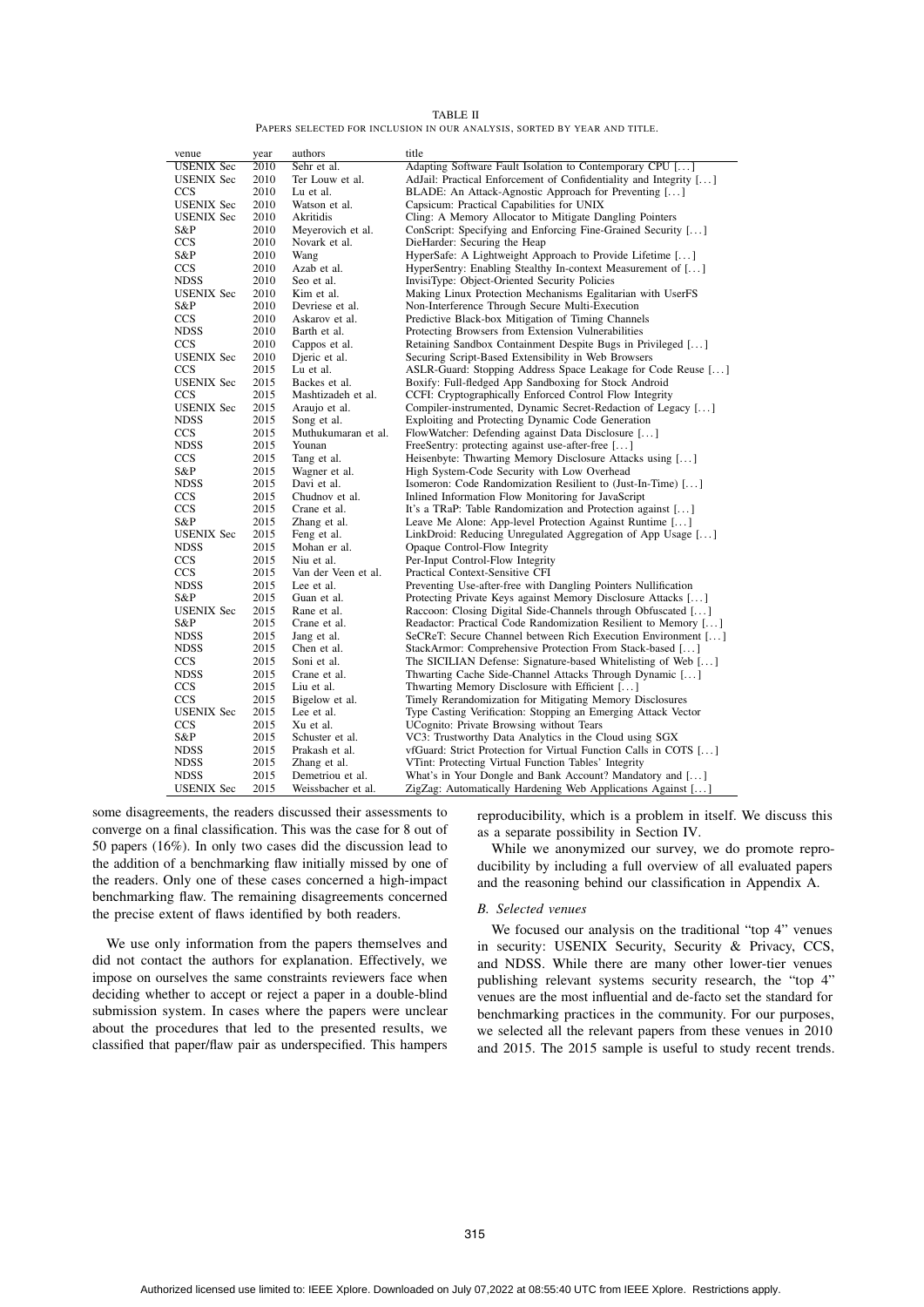The 2010 sample, in turn, allows us to examine the evolution of benchmarking flaws over time and the impact of Heiser's original benchmarking crimes web page [1] in the systems security community five years after its publication.

# *C. Selected papers*

From the listed conferences, we selected systems defense papers given the increasingly strong focus on practical defense solutions in the community. When evaluating these solutions, it is crucial to follow adequate benchmarking practices to demonstrate that the proposed design point in the performancesecurity space actually improves the state of the art.

Among many security defense papers, it is important to clearly delimit which papers are included and which are not to ensure reproducibility. We want to select a group of papers for which run-time performance is of particular importance and which are reasonably comparable among each other. For this reason, we specifically focus on systems intended to defend software against attacks at runtime in production settings. For example we include sandboxing approaches, which can be used in production to limit the damage an attacker can do, but exclude taint tracking, which, in modern practical defenses, is primarily used only for offline analysis. Moreover, we only consider systems that should be expected to have a potential run-time performance impact. We consider approaches that modify existing software rather than building completely new software, which allows overhead to be computed relative to the original software baseline.

As expected, the defense papers selected according to our criteria have a relevant presence in all the "top 4" venues. The steep increase of papers in 2015 (34 vs. 16 in 2010) stands out, confirming that the number of practical defense papers and thus the relevance of benchmarking flaws in our community is on the rise.

# IV. SURVEY RESULTS

For each selected paper listed in Table II and each benchmarking flaw described in Section II, we have determined whether the paper contains that particular benchmarking flaw. Table III provides the number of papers containing each flaw split by year of publication. In this table, we consider only whether the paper contains the flaw at least once (i.e., papers that contain the same benchmarking flaw multiple times are counted once). In some cases, we were unable to determine whether the methodology in the paper is sound because important elements of the experiments or their analysis were not specified with a sufficient level of detail. We have classified these paper/flaw pairs as underspecified. Note that underspecification is problematic even if the underlying methodology is sound as it hampers reproducibility and makes it harder for later competitors to perform a fair comparison with prior work.

Our results show that benchmarking flaws are a major problem in both years we investigate. Over all pairs of a paper and an applicable flaw, the flaw either applies or the paper is underspecified with regard to the flaw in 77 out of the 255 cases (30%) for 2010 and in 179 out of the 596 cases (30%) for 2015. However, not all flaws are equally common. The lack of indication of significance of data and benchmark subsetting without proper justification are by far the most widespread, respectively affecting 80% and 69% of the applicable papers we surveyed. None of the other flaws affect a majority of the papers, but four additional ones affect 40% or more of the papers to which they apply. This shows that several types of benchmarking flaws are widespread even in peer-reviewed papers at top venues.

There is no clear difference visible between the more recent and the older papers, confirming that improper benchmarking is a longstanding problem and that the original web page on benchmarking flaws published in 2010 [1] did not have a sufficient impact in the security community. The fraction of paper/flaw pairs that applies or is underspecified is almost identical between the years (30% in 2010, 30% in 2015).

For most individual benchmarking flaws we cannot apply the  $\chi^2$ -test directly because the expected values in some cells are below 5 [16]. This is mostly due to the fact that there were relatively few suitable papers published in 2010. In the cases where the  $\chi^2$ -test does (almost) apply, the differences between the years are always insignificant. It should be noted that no conclusion can be drawn from this, as it might still become significant for larger sample sizes. This is the case for benchmarking flaws A1, B2, and E2 (see Table III for the numbering). In the other cases, we apply Yates' correction for continuity [16] and find significant differences only for benchmarking flaw E1 ( $p = 0.001$ ). The number of papers in which not all contributions are evaluated (flaw E1) has gone down significantly over our period of five years, which suggests that either authors or reviewers have been more careful to require a complete evaluation. Overall, however, our conclusion must be that differences over time are minor and, in almost all cases, statistically insignificant for our sample.

Based on our findings in the survey, we classified some benchmarking flaws as *high-impact* to indicate that they are almost always a major threat to the usefulness of the evaluation and, with it, the scientific value of the paper. Table I presents our classification. We discuss the concrete impact for each individual flaw in Section V. A typical example of a highimpact flaw is not evaluating all contributions, as unverified claims cannot be considered true contributions. A typical example of a flaw that is not high-impact is using the arithmetic mean to average overhead numbers; while the impact is severe in specific cases, there are also papers where the difference is small and therefore does not undermine the value of the paper. While we recognize any such classification is necessarily subjective, we did make an effort to reflect our observations from the survey. We do believe that any high-impact flaw we listed should be a reason for reviewers to demand the paper to be revised, while for the other flaws this depends on the context. Overall, high-impact flaws are somewhat less common than other flaws. In our sample we found 86 high-impact flaws out of 346 applicable flaw/paper pairs (25%) and 167 other flaws out of 505 applicable pairs (33%). A  $\chi^2$  test shows this difference to be significant with  $p < 0.0005$ .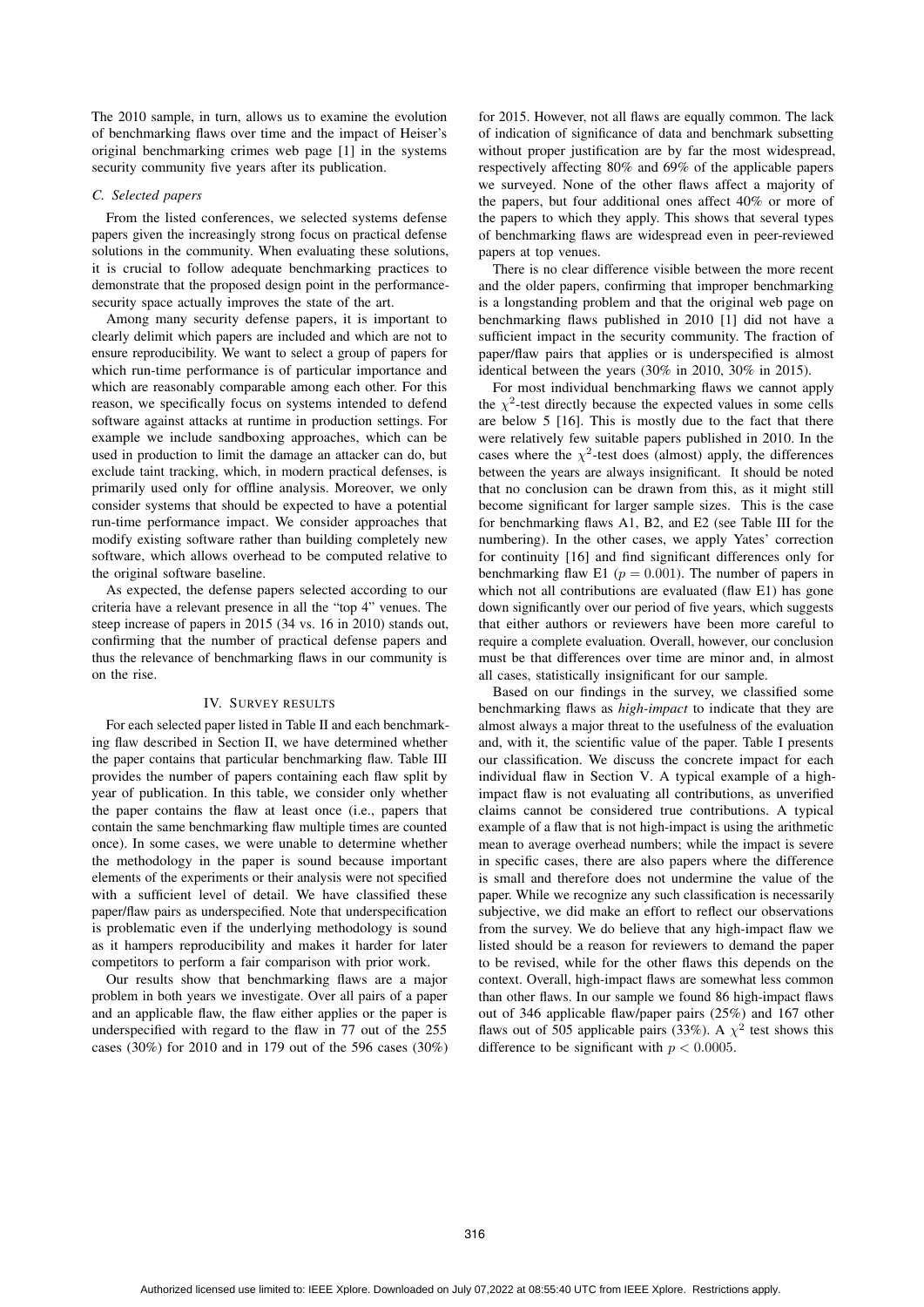| <b>TABLE III</b>                    |  |  |  |  |  |  |  |  |
|-------------------------------------|--|--|--|--|--|--|--|--|
| BENCHMARKING FLAWS SURVEY OVERVIEW. |  |  |  |  |  |  |  |  |

|                |                                                         | 2010           |                           |          |                |          | 2015  |                |          |          |          |
|----------------|---------------------------------------------------------|----------------|---------------------------|----------|----------------|----------|-------|----------------|----------|----------|----------|
|                |                                                         | appl.          | flawed                    |          |                | undersp. | appl. | flawed         |          | undersp. |          |
| A1             | Not evaluating potential perf. degradation              | 16             | 8<br>$(50\%)$<br>$\Omega$ |          | $(0\%)$        | 34       | 8     | (24%)          |          | (3%)     |          |
| A2             | Benchmark subsetting w/o proper justification           | 9              | 4                         | (44%)    | $\Omega$       | $(0\%)$  | 33    | 24             | (73%)    | 1        | (3%)     |
| A <sub>3</sub> | Selective data sets that hide deficiencies              | 16             | 1                         | (6%)     | 1              | (6%)     | 32    | 6              | (19%)    | $\Omega$ | $(0\%)$  |
| B1             | Microbenchmarks representing overall perf.              | 14             | 5                         | (36%)    | $\mathbf{0}$   | $(0\%)$  | 10    | 1              | $(10\%)$ | 0        | $(0\%)$  |
| B <sub>2</sub> | Throughput degr. by $x\% \Rightarrow$ overhead is $x\%$ | 13             | 6                         | (46%)    | 2              | (15%)    | 30    | 10             | (33%)    | 0        | $(0\%)$  |
| B <sub>3</sub> | Bad math                                                | 16             | 1                         | (6%)     | 1              | (6%)     | 34    | 8              | (24%)    | 1        | (3%)     |
| <b>B</b> 4     | No indication of significance of data                   | 16             | 13                        | $(81\%)$ | $\mathbf{0}$   | $(0\%)$  | 34    | 25             | (74%)    | 2        | (6%)     |
| B5             | Incorrect averaging across benchmark scores             | 5              | $\Omega$                  | $(0\%)$  | 2              | $(40\%)$ | 24    | 12             | $(50\%)$ | 0        | $(0\%)$  |
| C1             | Benchmarking of simplified simulated system             | 16             | 2                         | (13%)    | $\Omega$       | $(0\%)$  | 34    | 3              | $(9\%)$  | 0        | $(0\%)$  |
| C <sub>2</sub> | Inappropriate and misleading benchmarks                 | 16             | $\Omega$                  | $(0\%)$  |                | (6%)     | 34    | 8              | (24%)    | 1        | (3%)     |
| C <sub>3</sub> | Same dataset for calibration and validation             | 0              | $\Omega$                  |          | $\Omega$       |          | 5     |                | $(20\%)$ | 3        | $(60\%)$ |
| D <sub>1</sub> | No proper baseline                                      | 16             | 3                         | (19%)    | $\overline{0}$ | $(0\%)$  | 34    | 9              | (26%)    | 5        | (15%)    |
| D <sub>2</sub> | Only evaluate against yourself                          | 2              | $\Omega$                  | $(0\%)$  | $\Omega$       | $(0\%)$  | 13    | $\overline{c}$ | (15%)    | 0        | $(0\%)$  |
| D <sub>3</sub> | Unfair benchmarking of competitors                      | $\overline{2}$ | $\Omega$                  | $(0\%)$  | 1              | $(50\%)$ | 13    | 4              | (31%)    | 1        | (8%)     |
| E1             | Not all contributions evaluated                         | 16             | 6                         | (38%)    | $\Omega$       | $(0\%)$  | 34    | $\Omega$       | $(0\%)$  | 0        | $(0\%)$  |
| E2             | Only measure run-time overhead                          | 16             | 6                         | (38%)    | $\Omega$       | $(0\%)$  | 34    | 17             | $(50\%)$ | 0        | $(0\%)$  |
| E <sub>3</sub> | False positives/negatives not tested                    | 5              | 3                         | $(60\%)$ | $\Omega$       | $(0\%)$  | 14    | 3              | (21%)    | 0        | $(0\%)$  |
| E <sub>4</sub> | Elements of solution not tested incrementally           | 5              | $\Omega$                  | $(0\%)$  | 0              | $(0\%)$  | 20    | 4              | $(20\%)$ | 0        | $(0\%)$  |
| F1             | Missing platform specification                          | 16             | 4                         | (25%)    | $\overline{0}$ | $(0\%)$  | 34    |                | (21%)    | 0        | $(0\%)$  |
| F <sub>2</sub> | Missing software versions                               | 16             | 5                         | (31%)    | $\mathbf{0}$   | $(0\%)$  | 34    |                | (21%)    | 0        | $(0\%)$  |
| F <sub>3</sub> | Subbenchmarks not listed                                | 8              | 2                         | (25%)    | 0              | $(0\%)$  | 30    | 5              | (17%)    | 0        | $(0\%)$  |
| F <sub>4</sub> | Relative numbers only                                   | 16             | $\Omega$                  | $(0\%)$  | 0              | $(0\%)$  | 32    | $\Omega$       | $(0\%)$  | 0        | $(0\%)$  |
|                | Total                                                   | 255            | 69                        | (27%)    | $\overline{8}$ | (3%)     | 596   | 162            | (27%)    | 15       | (3%)     |



Fig. 1. Histogram of number of flaws per paper

Figure 1 shows a histogram of the number of benchmarking flaws (including underspecification) per paper. It is notable that from our sample of 50 papers, we found only a single paper without any benchmarking flaws. Flaws are fairly evenly spread between papers, with many papers being very close to the average number of benchmarking flaws per paper (5.0 for all flaws, 1.7 for high-impact flaws). As such, the results would seem to suggest that the problem of benchmarking flaws is not an issue of a few authors and reviewers being particularly careless (or malicious), but rather a community-wide lack of awareness of or attention to these problems. This is further corroborated by the fact that many prevalent benchmarking flaws require very little effort to fix, as detailed later.

For completeness and to improve transparency, we have included a detailed discussion and justification of the way we classified the papers in Appendix A.

# V. IMPACT

In this section, we consider the impact of the various benchmarking flaws based on our findings from the survey we conducted.

# *A. Selective benchmarking*

*a) A1 - Not evaluating potential performance degradation:* We found two major groups of papers that contain this flaw: those where overhead figures are missing entirely and those that do not reflect all potential slowdown. In both cases, this flaw makes it difficult (if not impossible) to assess the practicality of the presented solution and improvements over the state of the art. Moreover, papers that present inappropriate performance measurements may even hamper scientific progress because they prevent competing systems that perform poorly on these inappropriate measures or not as efficiently on appropriate measures from being published. Even worse, they may encourage more benchmarking flaws in future systems, as authors struggle to beat overly optimistic performance figures. As such, we consider this flaw high-impact.

*b) A2 - Benchmark subsetting without proper justification:* We found that many papers that use standardized benchmarking suites leave out some subbenchmarks. Based on the particular benchmarks that are often left out, it is very likely that this will result in an underestimate of performance in practice (see Appendix A for details). We conclude that leaving out subbenchmarks can have a major impact on the soundness of measurements as well as the comparability between competing systems and therefore requires a proper and explicit justification. Moreover, if different papers use subsets, the overall slowdown is no longer suitable for comparing performance. Fortunately, many of these problems can be solved simply by explicitly acknowledging that a paper uses a subset of the available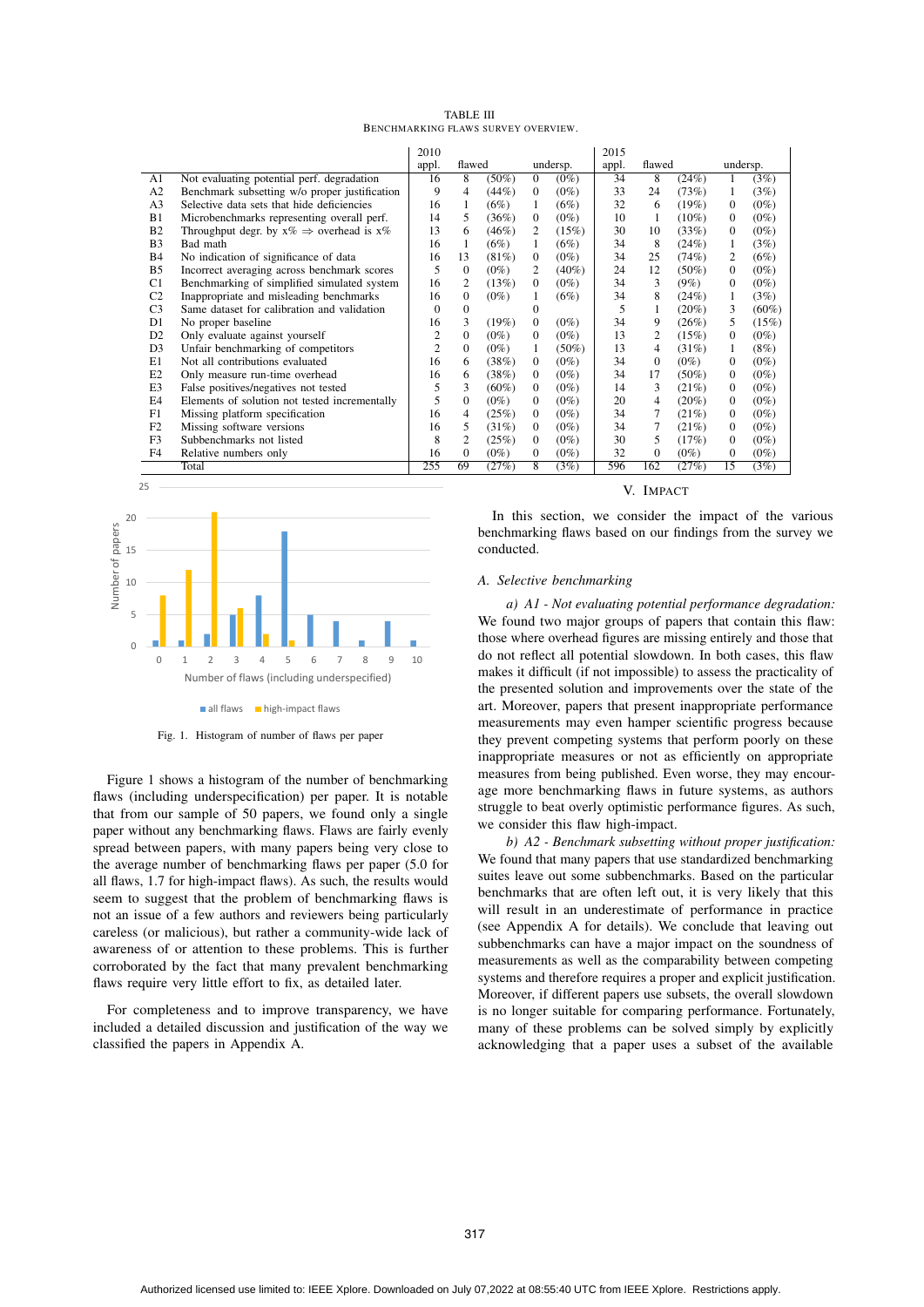subbenchmarks and detailing the reasoning behind this choice. Despite the possibly large impact we do not consider this flaw to be high-impact as there are also cases where the particular subbenchmarks left out do not seem to introduce a bias.

*c) A3 - Selective data sets that hide deficiencies:* We found two types of occurrences of this benchmarking flaw, with different impacts. Papers with important missing variables make it hard to estimate how the solution would behave in practical situations and may hide limitations of the solution's performance. Papers which use variables with a restricted range might result in incorrect extrapolation and again hide limitations.

# *B. Improper handling of benchmark results*

*a) B1 - Microbenchmarks representing overall performance*: This flaw came in two flavors in our survey: papers which leave out macrobenchmarks altogether and one paper that includes both but bases performance claims on microbenchmarks. In both cases this is inappropriate as microbenchmarks are a poor indicator for real-world performance, resulting in misleading claims. In the former case it is impossible to determine how strong this impact is, but in the latter case the paper suggested a run-time performance that is not realistic in practice.

*b)* B2 - Throughput degraded by  $x\% \Rightarrow$  overhead is  $x\%$ : Based on our survey, we believe that all instances of this benchmarking flaw are likely to result in an underestimate of performance overhead, although without the necessary data it is impossible to determine by how much. Because this flaw is likely to affect the soundness of performance measurements in all cases, we consider it to be a high-impact benchmarking flaw.

*c) B3 - Bad math:* It is hard to make a general statement about the impact of bad math as this benchmarking flaw exists in many different forms. In some papers this leads to unsound results, some of which systematic underestimations of overhead, while in other cases the conclusions are misleading. See Appendix A for details about the specific issues we found.

*d) B4 - No indication of significance of data:* Some indication of variation is important because it is an indication of how reliable the numbers are and whether, given the measurement inaccuracy, the measured differences are actually meaningful. However, we expect the overall impact of this flaw to be relatively mild for papers where researchers set up their experiments correctly.

*e) B5 - Incorrect averaging across benchmark scores:* To determine the impact of incorrect averaging, we computed the geometric mean based on tables or graphs presenting the subbenchmark results for papers that should have used it. Because there is some inaccuracy in deriving numbers from the graphs, we compared the geometric mean with the arithmetic mean derived from the same numbers rather than the arithmetic mean presented in the paper. We were able to do this for eight papers. For four out of the eight papers, the difference between the means is less than  $1\%$  and as such the impact of using the incorrect mean is negligible. For the other four papers, the

arithmetic mean is higher than the geometric mean, so they overestimate overall overhead. In the worst case we found, the arithmetic mean is more than twice the geometric mean, while the remainder overestimates overhead by 2% to 16%. The relative difference between the means is largest in cases where the overhead is large.

#### *C. Using the wrong benchmarks*

*a) C1 - Benchmarking of simplified simulated system:* For all papers that contain this benchmarking flaw, benchmarking a simplified system threatens the accuracy of the reported numbers and makes it harder to compare against competing systems that were evaluated under more realistic conditions. Given that this issue always yields potentially unsound results, we classified it as high-impact.

*b) C2 - Inappropriate and misleading benchmarks:* In all cases we found, the use of inappropriate and misleading benchmarks is likely to have a major impact on the validity of the results. This flaw always results in either an underestimate of overhead or an overestimate of effectiveness in the papers in our survey. For this reason, we consider this a high-impact flaw.

*c) C3: same dataset for calibration and validation:* While we believe this is a very serious flaw that can have a major impact, we have found too few papers that it applies to in our sample to meaningfully judge its impact in practice. However, we believe that as profile-guiding and machine learning become more popular, this may become a major issue if authors and reviewers do not pay sufficient attention to it.

#### *D. Improper comparison of benchmarking results*

*a) D1 - No proper baseline:* With regard to the impact, we can distinguish two different cases for this flaw: papers that have an incorrect baseline and papers that do not present one at all. In our sample, the former group is always likely to either underestimate overhead or overestimate effectiveness. This threatens both the soundness and comparability of the results. Absolute performance numbers with no baseline to compare against cannot be compared between systems and therefore provide little meaningful information. Since we found that the lack of a proper baseline was a serious problem in all cases, we consider this flaw high-impact.

*b) D2 - Only evaluate against yourself:* The impact for this flaw in practice is hard to assess because it would require gathering the state of the art at the time the paper was submitted for publication and ensuring their performance numbers are actually comparable. This process would be highly error-prone except when done by an expert on the type of system the paper is about.

*c) D3 - Unfair benchmarking of competitors:* In all cases of this benchmarking flaw that we found, the reader is misled into believing the presented system performs better compared to the state of the art than it actually does. As such, we consider this flaw to be high-impact.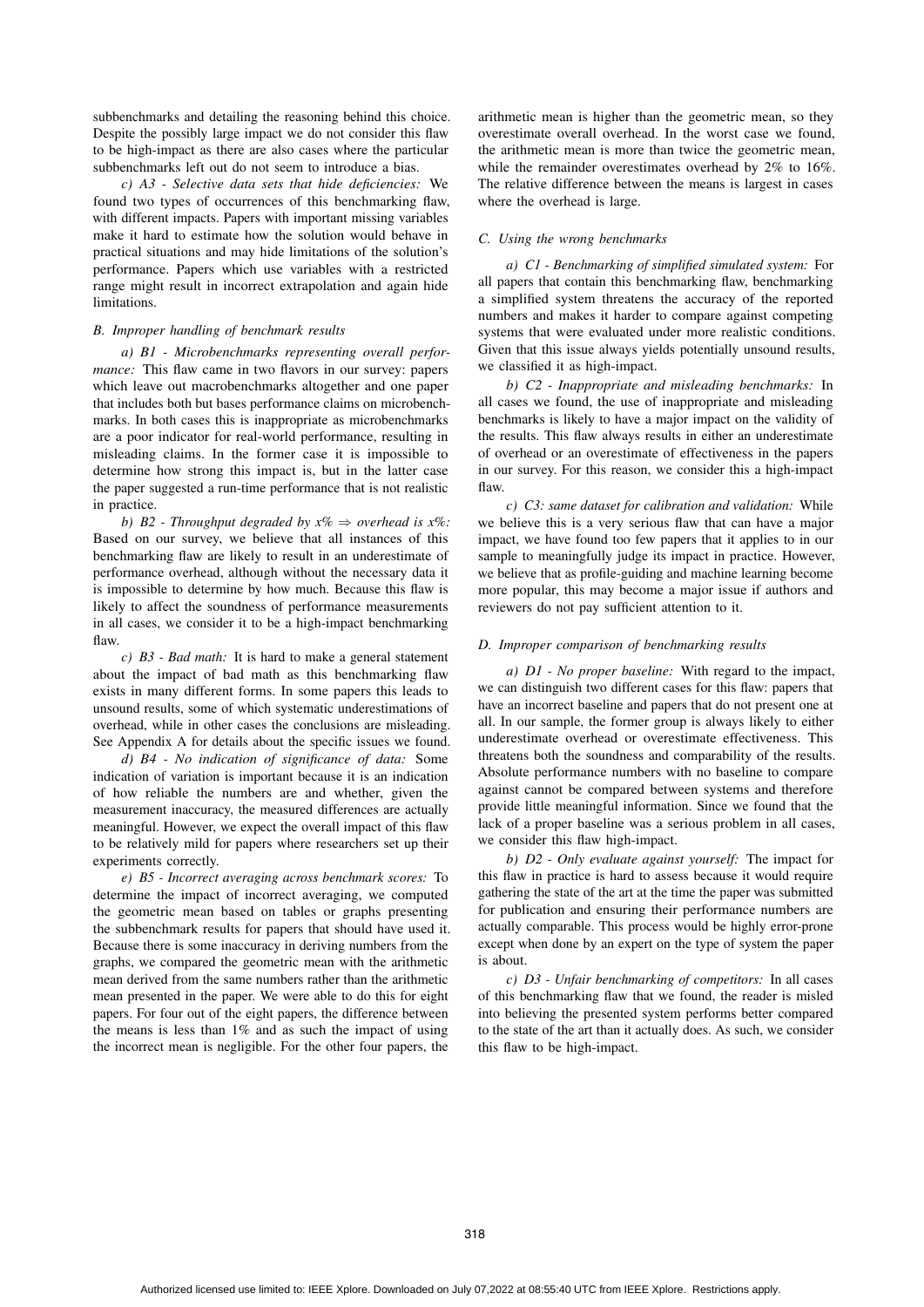## *E. Benchmarking omissions*

*a) E1 - Not all contributions evaluated:* The impact of not evaluating claimed contributions is that the design may not actually work as advertised and future solutions that do achieve such goals may have a much harder time getting published, holding back research progress. Given that this risk is present in all cases we found, this flaw is labeled as high-impact.

*b) E2 - Only measure run-time overhead:* Papers which do not measure important sources of overhead other than runtime are incomplete. However, the impact of this incompleteness differs from case to case. If, for example, memory overhead can theoretically be assumed to be minor and similar to prior work, the impact is limited. If, on the other hand, there is reason to believe the paper incurs significant memory overhead yet does not measure it, this could be a problem for later papers that improve on this overhead.

*c) E3 - False positives/negatives not tested:* The lack of testing for false positives or negatives is potentially a major issue because if the number of these is substantial it could greatly affect the practicality or effectiveness of the approach. Without this information, it may be impossible for a reader to properly assess how valuable the contributions of the paper are. That said, in practice the impact depends on the type of system presented. In some cases false positives may crash the system while in others they merely result in performance degradation.

*d) E4 - Elements of solution not tested incrementally:* If elements of the presented system are not tested incrementally, it is unclear whether all parts of the approach are indeed necessary to implement a system that is as effective and efficient and therefore it is also unclear whether all the components are actually contributions.

# *F. Missing information*

*a) F1 - Missing platform specification:* In all cases, this benchmarking flaw makes reproducing the exact results based on the contents of the paper impossible and it may make the results less comparable. However, it does not affect the validity of the results.

*b) F2 - Missing software versions:* This benchmarking flaw hampers reproducibility, as the software about which information is missing should be expected to have an impact on performance.

*c) F3 - Subbenchmarks not listed:* The impact of this benchmarking flaw is somewhat hard to estimate. Although the lack of important information always affects completeness of the paper, it may even result in measurements that are unsound and misleading. This is the case, for example, if the omission obscures the fact that the results are greatly affected by outliers or that only a subset of the benchmarking suite is run. The latter also makes the results incomparable. While it is impossible to tell whether this is the case due to the missing information, our results for flaw A2 suggest the practice of unjustified subsetting is widespread. Because of the wide range of possible consequences of this flaw it seems likely there is some relevant impact for almost every paper that contains this flaw and, as such, we consider it high-impact.

*d) F4 - Relative overheads only:* We have not found this flaw in its worst form, so we cannot determine the practical impact. As for leaving out an absolute baseline, we have found one case of D1 (no proper baseline) where the presented absolute baseline was clearly inconsistent with the reference baseline for the benchmark. This means the measurement was performed incorrectly, something that would not have been clear without the absolute baseline. As such we believe that the mild version of this flaw does impact some cases.

# VI. RECOMMENDATIONS

While our analysis shows that benchmarking flaws are very common and potentially have a major impact on the quality of published research in systems security, it also reveals that the quality of published research could be greatly improved with little effort by paying extra attention to the most important flaws.

The primary focus should be on preventing common highimpact benchmarking flaws. The most common high-impact benchmarking flaws are A1 (not evaluating potential performance degradation), B2 (throughput degraded by  $x\% \Rightarrow$ overhead is  $x\%$ ), and D1 (no proper baseline). We believe authors should consider these flaws early on in the research process to ensure they set up the right benchmarks.

To address A1, authors should consider which performance dimensions the solution could possibly affect (for example, CPU, concurrency, memory, IO, system calls, . . . ) and include at least one appropriate benchmark for each dimension. Authors can address B2 by ensuring the system is always fully loaded while benchmarking. Typically, this is simply a matter of setting up a sufficient number of concurrent operations on workloads that would otherwise be bound by IO latencies. If this is not feasible, an alternative is to present the CPU load on both the baseline and the experimental setup in the paper. Benchmarking flaw D1 can be addressed by considering the way the system protected by the provided solution, which would be used in a setting where the presented solution is not available. Often, this means avoiding any non-default compiler flags or emulation techniques that would slow down the baseline. Moreover, authors should always specify what the baseline is.

A number of common benchmarking flaws is not necessarily high-impact, but very easy to address and we believe every author should go through the list to avoid them. In particular, flaws B4 (no indication of significance of data), B5 (incorrect averaging across benchmark scores), F1 (missing platform specification), and F2 (missing software versions) can be addressed by simply adding readily available data to the paper. Yet, each of these flaws is found in more than 10 papers in the sample. Although F4 (relative overheads only) is not found in the papers in our survey in the worst form, many papers can still be improved by adding an absolute baseline. Addressing each of these issues should take almost no time (and space), yet it would greatly improve many of the papers in our survey.

One more benchmarking flaw is neither high-impact nor trivial to address, but it is so common that we feel it deserves more attention since it does have a major overall impact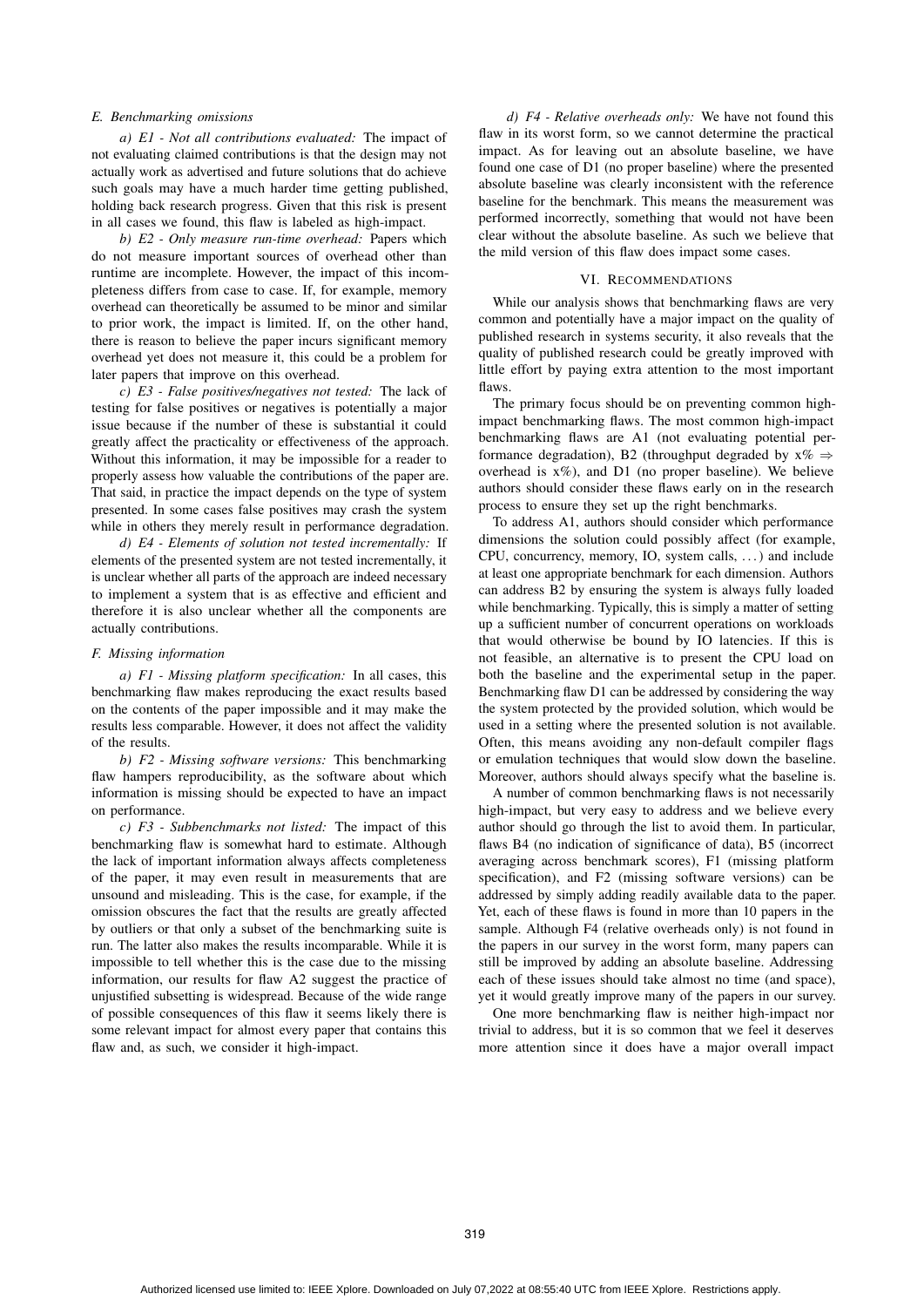on the quality of research in our field. A2 (benchmark subsetting without proper justification) does not always have a large impact, but it may result in overly optimistic (or completely incorrect) overall overheads. Authors should run all subbenchmarks that can reasonably be run and be explicit about reasons for omitting the others. Moreover, they should not present the overall result as if it is a complete result that can be compared with other papers using the same benchmarks.

While we hope authors avoid all the benchmarking flaws discussed in this paper, we believe that following the recommendations here would at least be a first step to greatly improve the research quality in systems security with relatively little effort. Had all the authors followed these simple rules, it would almost triple the number of papers without any high-impact flaws or underspecified (from 8 to 22 papers), greatly increase the number of papers that contain no flaws at all (from 1 to 9 papers), and reduce the average number of flaws per paper by almost two thirds (4.6 to 1.7 for all flaws, 1.5 to 0.6 for high-profile flaws).

# VII. LIMITATIONS

Although we have performed this survey as carefully as possible, there are a number of limitations on its applicability that are hard to avoid.

First, we do not claim that either our list of benchmarking flaws or our dimensions of evaluation quality are complete. Similarly, we do not seek comparison with other systems fields, as the distribution of flaws is inherently field-specific. There are many more benchmarking flaws possible in the broader computer systems field. The ones we examined are merely some of the most important issues that stand out for being common problems in systems security papers, especially defenses.

Second, in some cases, whether a particular benchmarking flaw is present, or even whether it applies to a paper is subjective. Other people could reach somewhat different conclusions, although we did make an effort to be lenient in borderline cases so as to be conservative in our analysis. We also discussed borderline cases among ourselves and always consulted an independent reader as necessary. Whenever possible, we explicitly discuss these cases in Section IV. We also cannot rule out that, despite the care we put into our analysis, there can be mistakes or oversights. Hopefully, this only concerns a small fraction of the paper/flaw pairs.

A third limitation is the fact that we cannot be transparent about which papers contain which flaws. While this would be better for reproducibility and allowing others to verify our work, we think that naming and shaming would be counterproductive as in our opinion the problem is not with individuals but rather the community as a whole. Moreover, we think it would not be appropriate to create what amounts to a ranking of individuals or institutions given that not all flaws are equally severe and the lack of the specific flaws we consider does not imply that there are no other flaws in the paper. In avoiding this, we follow common practice in papers that perform similar surveys [12]–[15]. To compensate, we added a

detailed discussion in Appendix A that should allow others to perform the survey themselves according to the same criteria.

Fourth, popular research topics have changed over time, which makes a direct comparison between percentages in 2010 and 2015 hard. Different types of papers are subject to different types of benchmarking flaws. All we can and did do is show that benchmarking flaws were a problem at both points in time.

Finally, published papers are not necessarily a representative sample of all papers, especially at the top conferences. One would hope the review process weeds out the papers which contain the worst benchmarking flaws, but one cannot rule out that benchmarking flaws make acceptance more likely if they are not too obvious and appear to improve the presented results. Either possibility creates a bias when applying our survey results to papers submitted for review.

# VIII. FUTURE WORK

We do not intend for this paper to be the last word on benchmarking flaws, and believe there is considerable need for further investigation of benchmarking practices. In particular, (1) we have focused primarily on performance, while measuring security is also of critical importance, and often even harder to measure properly. (2) While we surveyed all eligible papers in all tier-1 security venues for 2010 and 2015, a larger sample size is always desirable to be able to draw stronger conclusions. The most logical way to increase the sample size would be to consider more years. However, given that we found minimal differences between the two years currently surveyed, we believe that a larger sample over recent years would not yield significantly different results. (3) With a larger sample size, it would also become possible to compare different areas of systems security. (4) In cooperation with conference organizers, it would be possible to compare submitted, accepted, and camera ready paper. This would be valuable to evaluate the effectiveness of the review process.

In addition to more research into current benchmarking practices, we call upon the community to also establish consensus on a set of best practices. Leading researchers in each subfield could together establish a set of accepted benchmarks and write a performance evaluation guide.

# IX. RELATED WORK

*a) Benchmarking in systems security:* While there have been several surveys to determine whether computer science papers perform measurements in appropriate ways [12]–[15], [17]–[20], to the best of our knowledge none of them is specific to benchmarking in systems security. The most closely related work is Heiser's original web page about benchmarking crimes [1], which serves as inspiration for this paper. Compared to Heiser's web page, we propose an extended classification and present a systematic analysis of benchmarking flaws in peer-reviewed defense papers. We also formulate concrete recommendations.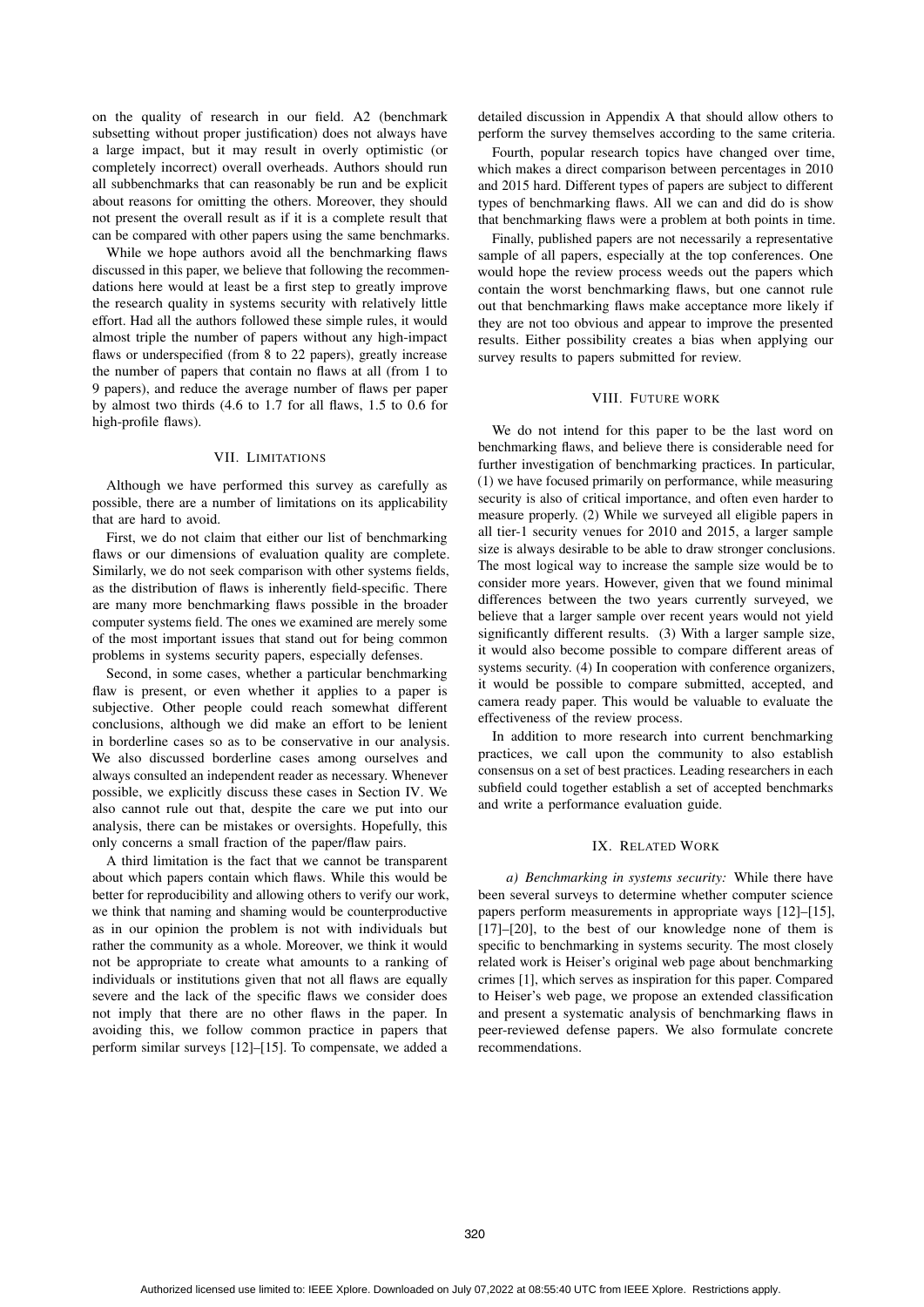*b) Surveys considering evaluation quality:* A number of authors have performed surveys to determine how well papers in various fields evaluate their work. Kuz et al. [18] survey benchmarking for multi-core systems to propose a better approach, but only survey six papers. Skadron et al. [20] survey papers in computer architecture to determine their topics and performance evaluation techniques. They provide an overview and discussion of the various techniques, but do not go in depth about incorrect benchmarking practices. Kurkowski et al. [13] survey papers using simulation techniques for mobile ad-hoc networks (MANET) and identify common pitfalls. Krishnamurty and Willinger [21] discuss common pitfalls in networking measurements using illustrative examples of flaws, but do not perform a systematic survey. Mogul [19] surveys papers to determine what types of benchmarks are commonly used in operating systems papers. However, it considers only benchmarks realism, not appropriate use. Traeger and Zadok [14] survey benchmarks in file systems and storage research. However, they limit themselves to setting up the benchmarks and do not consider whether the results are handled appropriately. Mytkowicz [15] presents a survey to determine whether measurement error is considered correctly in computer systems experiments and provides suggestions on how to improve this. Aviv and Haeberlen [17] survey botnet research, but focus on correctness evaluations rather than performance. Collberg et al. [22] survey a number of computer systems papers to examine their repeatability, but focus on being able to locate, build, and run the system prototypes. No attempt is made to reproduce the experimental results or assess the quality of benchmarking results. Rossow et al. [12] study the methodological rigor and prudence in papers using malware execution. While their approach to identifying flaws and surveying is similar to ours, the pitfalls they identify are quite different because they focus on malware analysis rather than on performance.

*c) Benchmarking advice:* Some other papers also provide benchmarking advice but do so without a systematic survey, instead using examples, and their own tests to verify the identified pitfalls result in questionable results. Schwarzkopf et al. [23] identify benchmarking problems in cloud research and Seltzer et al. [24] discuss problems with standardized benchmarks in file systems research. While these studies demonstrate important benchmarking problems, the lack of a survey means they cannot determine the impact these potential problems have on the research literature.

## X. CONCLUSION

While the security community devotes much effort to defending systems from increasingly dangerous threats, it devotes much less attention to the correctness of research results. Benchmarking flaws, in particular, have been largely neglected. As the focus of systems research is increasingly shifting to practical, low-overhead defenses, benchmarking flaws are increasingly relevant and are now the elephant in the room. We assessed the magnitude of the problem in 50 defense papers in top systems security venues, showing that benchmarking flaws

are widespread and show no sign of improvement, hampering research comparability and reproducibility. Encouragingly, many common benchmarking flaws can be easily prevented by following our guidelines for authors.

# ACKNOWLEDGEMENTS

This project was supported by the European Union's Horizon 2020 research and innovation programme under grant agreement No. 786669 (ReAct) and No. 825377 (UNICORE), by the United States Office of Naval Research (ONR) under contract N00014-17-1-2782, by Cisco Systems, Inc. through grant #1138109, and by the Netherlands Organisation for Scientific Research through grants NWO 639.023.309 VICI "Dowsing" and NWO 639.021.753 VENI "PantaRhei". This paper reflects only the authors' view. The funding agencies are not responsible for any use that may be made of the content.

#### APPENDIX

In this appendix we discuss the conclusions from our survey for the individual benchmarking flaws introduced in Section II. In each subsection, we elaborate on one group of benchmarking flaws. Where appropriate we use examples from the papers we surveyed, but to keep the discussion anonymous with regard to the papers in our sample, we either abstract away or change some of the details. We also consider what impact the benchmarking flaws we found are likely to have on the results. Due to space constraints, we omit flaws for which no cases require specific discussion.

# *A. Selective benchmarking*

Benchmarking flaws related to selective benchmarking are very common. 40 out of the 50 papers in our sample (80%) contain at least one of the three flaws in this group and one additional paper does not provide enough information to determine whether this element is performed correctly. This is largely due to benchmarking flaw A2 in this group.

*A1 - Not evaluating potential performance degradation:* Not evaluating potential performance degradation is a relatively common benchmarking flaw. There are two main manifestations of not evaluating potential performance degradation. The most obvious case are those papers which provide no meaningful measurement of run-time performance for some or all of the systems presented. We found this to be the case for seven papers in our sample. A more subtle case are those papers that do present run-time performance numbers, but where the benchmarks used to measure those numbers are inappropriate for the presented system, not reflecting an important element of its potential performance impact. This occurs for eight papers in our sample. Examples include not using a memoryintensive benchmark for systems likely to affect memory accesses, using a single-threaded workload for systems that benefit from additional cores, using benchmarks that do not stress instrumented calls, or omitting start-up/warm-up periods that might be affected by the system. While these papers do present run-time performance numbers, they are not meaningful for comparisons to similar systems.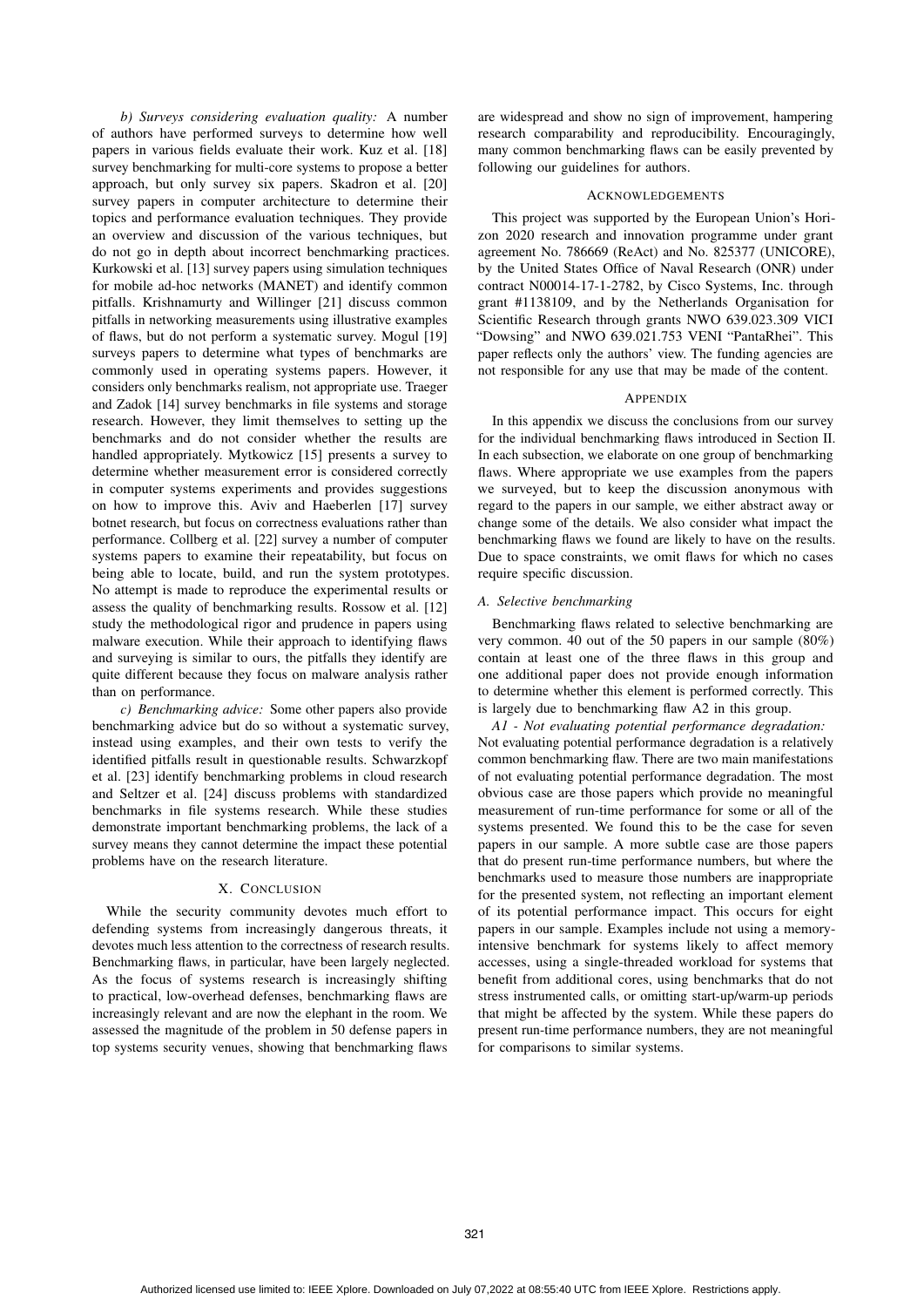*A2 - Benchmark subsetting without proper justification:* This is the most common benchmarking flaw in this group. The most common benchmarking setup in our sample is the use of the SPEC CPU [10] benchmarks, which is the case for 18 out of 50 papers (36%). These CPU-intensive benchmarks are appropriate to test single-threaded performance of systems that insert instrumentation which requires the CPU and the memory to do more work to run the program.

However, many papers only run a subset of the benchmarks. The papers from our sample show that overhead often differs greatly between subbenchmarks, often showing at least an order of magnitude difference between best and worst overhead. In particular, perlbench, xalancbmk, and povray often stand out for high overhead, so omission can have a large impact on the overall result. However, the hardest subbenchmark depends on the system, so leaving out any can have a large and unpredictable impact on the overall result.

Leaving out SPEC subbenchmarks for legitimate reasons is common and we have been lenient in these cases even though any overall score from an incomplete benchmarking suite is somewhat misleading. All papers in our sample that use SPEC leave out the benchmarks written in the Fortran language, instead using only the C and/or C++ ones. We consider this to be justified because the prototypes built to test the designs in these papers only support C and/or C++. Moreover, it does not affect comparability because this practice is widespread in the systems security literature. Another justified case of subsetting is the use of only C++ benchmarks for systems that do not apply to programs that are purely written in C. Given that these systems would not be applied to C programs in practice, their overhead on C has little meaning for their practicality. In three cases, a subset of the benchmarks was omitted because the system was based on a framework which does not support them. We consider this acceptable if it is clearly indicated because it is hard to avoid incompatibilities in third-party software. Another case is the use of a subset in a detailed evaluation after presenting overall numbers for the full set. It is sensible to limit such an in-depth investigation to the most interesting cases, generally those with most overhead, and it provides more insight in which cases are hard for the system to deal with without affecting comparability. We have not marked any of the cases described in this paragraph as a benchmarking flaw because they are properly justified.

Although there can be legitimate reasons to select a subset of benchmarks, we also found a large number of papers that did not properly justify their subbenchmark selection. Four papers leave out a number of SPEC subbenchmarks seemingly arbitrarily without even mentioning explicitly that they were left out. This is a serious omission because these papers present an overall overhead number that does not actually represent the entire benchmarking suite, misleading readers into believing that this number is directly comparable with those measured for other solutions. While these subbenchmarks may have been left out for legitimate reasons—for example they might not contain the type of memory safety bugs that the system defends against—it is crucial to explain why these particular

benchmarks cannot be run with the system. This not only justifies the lack of comparable numbers, but also indicates the effectiveness or the limits of the solution and helps competitors compare their solutions on these issues as well.

A second problem we found is leaving out the floating point benchmarks of SPEC CPU without justification, which is a problem in four of the papers in the sample. While this is not a random subset of SPEC CPU, it is problematic because there are several C++ benchmarks in the floating point benchmarks. C++ programs tend to allocate relatively many small heap objects, which stresses allocator instrumentation, and contain many virtual function calls, which stresses indirect branch instrumentation. This means that for certain classes of defenses, leaving out the floating-point programs is likely to result in underestimating performance overhead.

Another problem we found in two papers that use SPEC is mixing subbenchmarks from two different versions, namely SPEC CPU2000 and CPU2006. While these benchmarking suites have some programs in common, they use different workloads and their results are therefore not interchangeable. The benchmarking suites are designed to be used as a balanced whole and mixing versions results in unpredictable deviations in the overall results, making those numbers incomparable.

One final problem that we found among the papers using SPEC CPU is the use of an incorrect justification for leaving out subbenchmarks. In particular, we found claims that some of the subbenchmarks do not perform some instrumented operations while in reality they do. Those subbenchmarks have thus been omitted in error, although the impact here is less prominent than cases where benchmarks have been omitted arbitrarily since at least the incompleteness of the benchmarking suite is clearly acknowledged. Overall, we found a substantial number of cases where papers using SPEC CPU improperly select a subset of the benchmarks and it seems plausible that this has a substantial impact on the comparability of the results.

Not all papers use SPEC CPU to evaluate performance, although some do use other standard benchmarking suites that test specific types of systems, for example to evaluate the performance of operating systems [25], [26] or browsers [27], [28]. We found four such papers that use a subset of benchmarks without justification. The impact in these cases is similar to those where we found a subset of SPEC CPU is used. In one additional case, a paper modified subbenchmarks without stating why this was necessary. Like subsetting through selection, this practice has a strong impact on comparability.

Papers that do not use a standard benchmarking suite generally use a selection of supported programs and workloads for them to measure performance. This is in itself acceptable as there is not always a suitable benchmarking suite available. A common example is the use of ApacheBench [29] to measure the performance of instrumented server programs. However, even in these cases, it is important to justify selection and avoid misrepresentation of the results. We found five papers that presented a number of supported programs, but then selected an unjustified subset of these programs for benchmarking. This is problematic in cases where competing solutions do include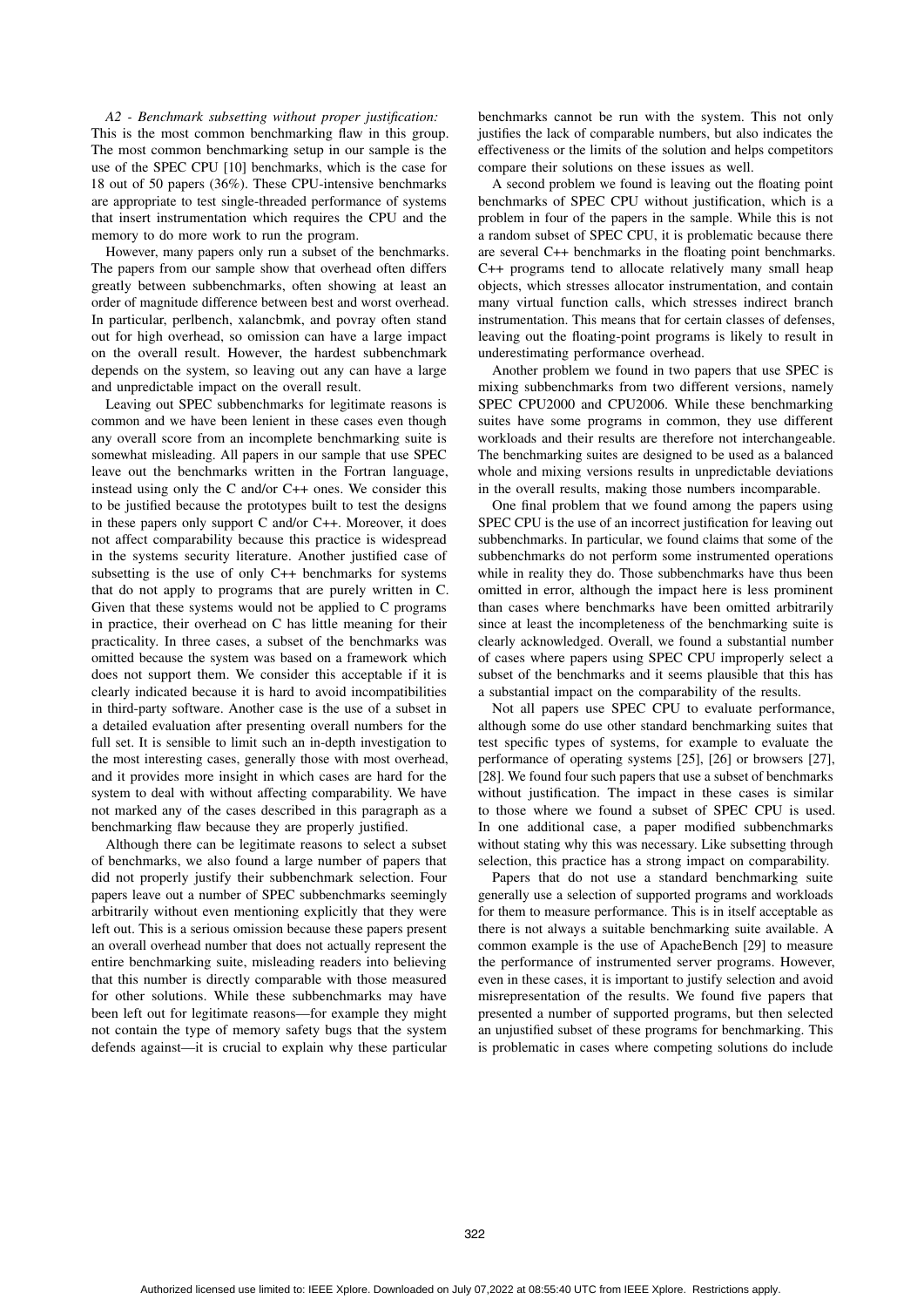them, leaving the reader wondering which solution would be faster, had the evaluation been more complete.

Another issue, which we found in one paper, is computing an overall overhead figure over a number of self-selected programs. While this may be useful to informally summarize overhead trends, it cannot be used as a reference performance figure because such a figure strongly depends on the selection of the programs. Instead, it would be more appropriate to provide a range of overheads or always mention each program individually.

Finally, when defending against vulnerabilities, it is important to ensure that the defense can prevent attacks in practice. For this reason, many papers use vulnerabilities registered in the CVE database [30]. While this is an excellent way to assess the effectiveness of defenses, authors generally select only a small number of CVEs to evaluate their solution with. While this is understandable given the often heroic effort, it is important to ensure that these CVE entries are representative. We found five papers that lack a systematic selection of vulnerabilities. This means there is a risk of a biased selection, masking limitations in the effectiveness of the solution being evaluated.

*A3 - Selective data sets that hide deficiencies:* Problems with selective data sets are not as common as the other benchmarking flaws in this group. We found four papers where the impact of an important variable is not considered in workload selection. An example is not considering different levels of concurrency when concurrency is expected to influence performance. There are two papers in our sample where graphs suggest that performance might reach a threshold but the range of the x-axis is too limited to see it.

# *B. Improper handling of benchmark results*

Improper handling of benchmark results is a very common group of flaws. 44 out of the 50 papers in our sample (88%) contain at least one of the five flaws in this group and two more papers lack enough information. This is mostly because lack of indication of significance (B4) is very common in our sample.

*B1 - Microbenchmarks representing overall performance:* It is noteworthy that the use of microbenchmarks was much more common in 2010 (14 out of 16 papers, 88%) than in 2015 (10 out of 34 papers, 29%). This flaw was more common in 2010 even relative to the larger number of applicable cases. In five cases, papers only present microbenchmarks and base their performance claims on these microbenchmarks. While there is one more paper that presents only microbenchmarks, we have not labelled it as a flaw since it only affects rare operations that cannot realistically affect performance overhead on macrobenchmarks; we consider it appropriate in cases where microbenchmarks can reveal overhead that macrobenchmarks would not. Finally, one paper presents both microbenchmarks and macrobenchmarks but bases its performance claims on the microbenchmarks even though the macrobenchmarks show substantially more overhead.

*B2 - Throughput degraded by x%* ⇒ *overhead is x%:* For most papers in our sample, this flaw comes down to not ensuring that the benchmark fully loads the CPU(s). Most papers avoid this flaw by either using a benchmarking suite known to be CPU-bound or by ensuring that a manually constructed benchmark fully loads the CPU, for example by running multiple concurrent threads until all cores are fully loaded. Fifteen papers contain this flaw by using a benchmark that is not clearly CPU-bound without taking precautions to ensure the CPU is fully loaded, while one other paper computes overhead from latency rather than from throughput. In both cases, there is a substantial risk that the actual overhead is underestimated because the overhead computation does not consider the extra CPU load introduced by the protection mechanism being evaluated.

*B3 - Bad math:* While this type of benchmarking flaw is relatively uncommon, it is very diverse. The most common variety is to use magic numbers that are not supported by experiments in overhead computations. In these cases, the results cannot be considered methodologically sound. Another case of bad math is not considering some required instrumentations in the overhead numbers, for example if the approach relies on the use of non-default compiler passes. This results in an underestimation of the overhead that a user would experience in practice. Another instance we found is to use percentage points to compare overhead. For example, if solution A incurs 10% overhead and solution B incurs 20% overhead then B has 100% more overhead than A, not 10%. This misleads the reader into thinking that the differences are smaller than they really are. One final issue we found is to mark overhead as negligible because it is small compared to the standard deviation. While this logic holds if the standard deviation is reasonable, a large standard deviation is more likely to mean that the experiment is set up incorrectly and the results are unreliable. The proper reaction would be to improve the experiment to reduce measurement error or, if this is not feasible, provide a confidence interval on the overhead.

There is one more common issue with overhead computation, namely computing an overall overhead when a number of subbenchmarks have substantial negative overhead. We did not mark it as a flaw as it can be a legitimate effect of random measurement errors, but we do want to raise the issue that it is important to explain why overhead is negative for systems that should only decrease performance. Large negative overheads can be an indication that the experiment is set up incorrectly and authors should make an attempt to set up the experiment in such a way as to reduce measurement errors. Mytkowicz et al. [15] provide guidelines on how to achieve this. If negative overhead is simply ignored, it may result in inaccurate performance numbers which are unsuitable for comparison with competing solutions. In summary, bad math is a broad group of benchmarking flaws which can often result in misleading and inaccurate results.

*B4 - No indication of significance of data:* The lack of an indication of significance is a very widespread problem. We expect papers that perform measurements that are subject to random fluctuations, such as runtimes or throughput numbers, to perform multiple runs to reduce standard errors and to allow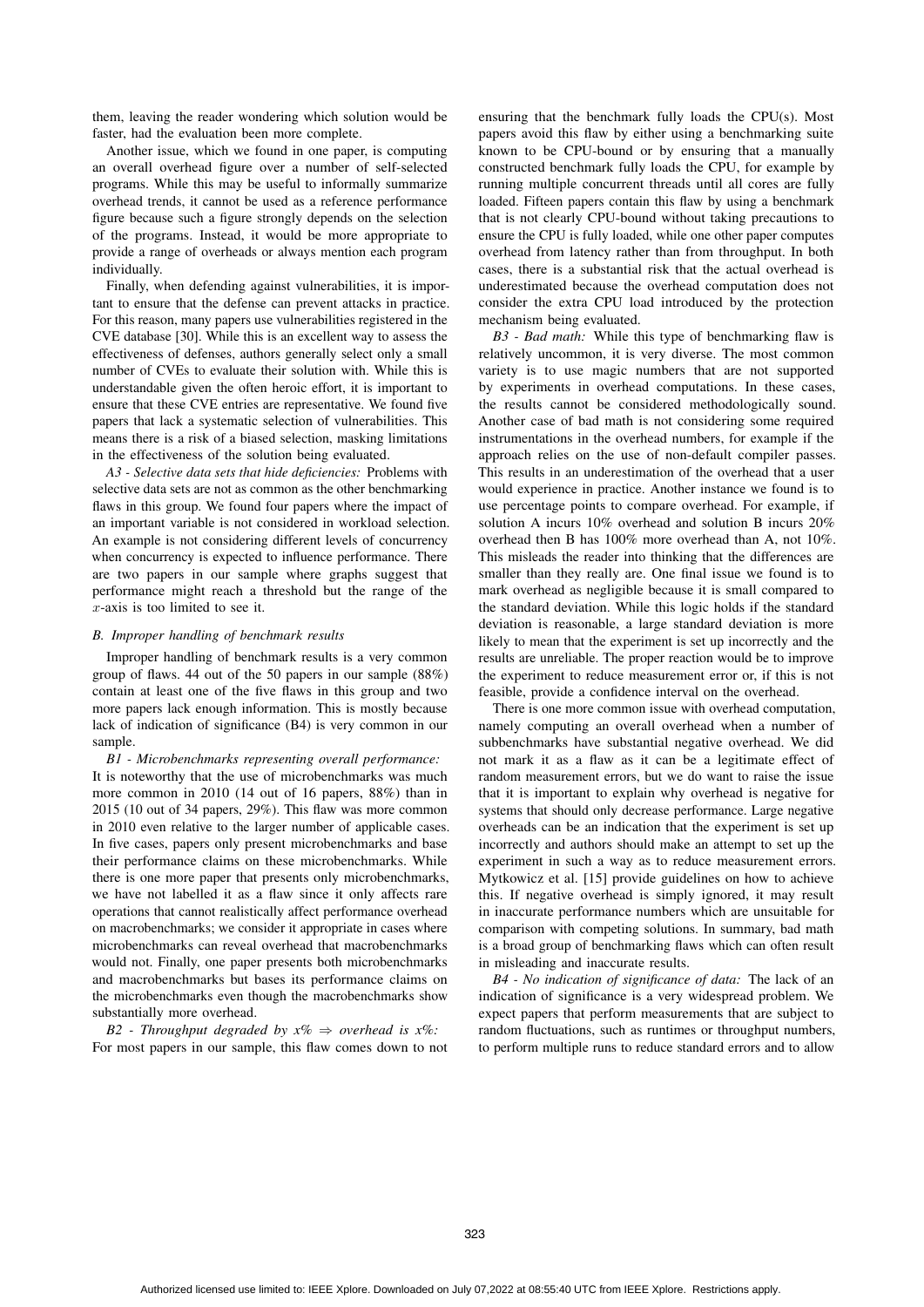the standard deviation to be measured. Papers should present the standard deviation or level of significance for such numbers. We also accepted a general statement that ensures that variation is low, such as "all standard deviations are below 1%". It should be noted that even the default configuration of SPEC CPU2006 suffers from this problem, as it computes the average over only three runs. To be able to compute a meaningful standard deviation, one needs to run CPU2006 more often.

*B5 - Incorrect averaging across benchmark scores:* One paper used the arithmetic mean to average absolute overhead numbers, which is acceptable and we did not count this as a flaw. Another paper presents overhead as a range, which is also acceptable to obtain an overall indication of overhead.

#### *C. Using the wrong benchmarks*

Using the wrong benchmarks is a less common flaw, with 14 out of the 50 papers in our sample (28%) containing at least one of the three flaws in this group and 5 additional papers (10%) not providing enough information. However, the flaws in this group can have a major impact on the validity of the benchmarking results.

*C1 - Benchmarking of simplified simulated system:* We did not count benchmarking a simplified simulated system as a flaw in cases where the use of a simplified system was explicitly acknowledged and there was no practical way to avoid or compensate for it, for example because the system relies on hardware that is not yet available. In two of the papers that contain this flaw we found that performance was measured in a virtualized environment without need. Virtualization does not incur a uniform slowdown, but slows down hypervisor invocations much more than unprivileged operations. As a consequence, numbers measured in a virtual machine cannot be meaningfully translated to numbers that would be measured on the bare metal. Three other papers omitted some operations that would need to be performed if the system were used in practice. Two of these cases were unjustified, while the third had a good reason but did not consider the impact on performance.

*C2 - Inappropriate and misleading benchmarks:* The use of inappropriate and misleading benchmarks is moderately common. Although all the instances we found are in papers published in 2015, the  $\chi^2$ -test reveals that this can reasonably be the case due to mere chance ( $p = 0.198$ ). Papers that make this mistake commonly also have a problem with not evaluating potential performance degradation (benchmarking flaw A1) because inappropriate benchmarks often do not reveal important cases where the system incurs overhead. The difference between the two is that A1 applies if an important type of benchmark is missing even if the included benchmarks are appropriate, while A3 can apply even if some of the other benchmarks cover the relevant performance dimensions.

A typical example in the papers we surveyed includes the use of IO-bound workloads in systems that introduce extra CPU load. This results in benchmark results that suggest unrealistically low overhead. This poses a major problem for later work, which is now expected to compare its performance

against the overly optimistic numbers measured before. Another situation is the case where single-threaded single-process benchmarks are used to test systems where concurrency is important, for example because they affect multiple cores. Like in the previous case, the benchmark ignores an important part of the overhead.

One final problem is the use of performance benchmarks in cases where high coverage is important, for example to detect false positives. Since performance benchmarks are typically repetitive and do not test error paths, they will not reach high coverage, revealing fewer false positives.

#### *D. Improper comparison of benchmarking results*

16 out of the 50 papers in our sample (32%) contain at least one of the three flaws that have to do with improper comparison of benchmarking results. In addition, 6 more papers are underspecified with regards to the criteria in this group.

*D1 - No proper baseline:* This benchmarking flaw stands out for having most papers by far that are underspecified. This is an important problem, not only because it means a reader cannot verify whether the baseline is reasonable but also because it hampers reproducibility. While the correct baseline should often be obvious, good experimental methodology requires being explicit about it.

The benchmarking flaw of not using a proper baseline was found in 12 out of 50 papers (24%). Five papers did not use a baseline at all, presenting only raw numbers that do not give a good indication of overhead. Another five papers used a nonstandard configuration for the baseline, such as running on top of an instrumentation framework or using nonstandard compiler options. In four of these papers, this likely means that performance overhead is underestimated, while in a fifth the baseline was easier to attack than a standard system.

One more paper used a simplification for the experimental system without applying the same treatment to the baseline. A more appropriate approach would be to measure both and use whichever approach is faster as the baseline. Finally, we found a paper where a memory baseline is off by more than an order of magnitude from the published reference baseline for the same benchmark. This strongly suggests that it has been measured incorrectly and such a difference requires an explanation in the paper.

*D3 - Unfair benchmarking of competitors:* This flaw only applies to the 15 of the 50 papers (30%) that actually perform a comparison. In two papers, we found competing solutions were presented as having much higher overhead than in their original paper with no explanation. Another paper selected an unoptimized number for comparison, while an optimized version was presented in the original paper. In the fourth case, the configuration is inappropriate.

#### *E. Benchmarking omissions*

We found that 30 out of 50 papers (60%) omit some important benchmarking configurations, containing one or more of the four benchmarking flaws in this group.